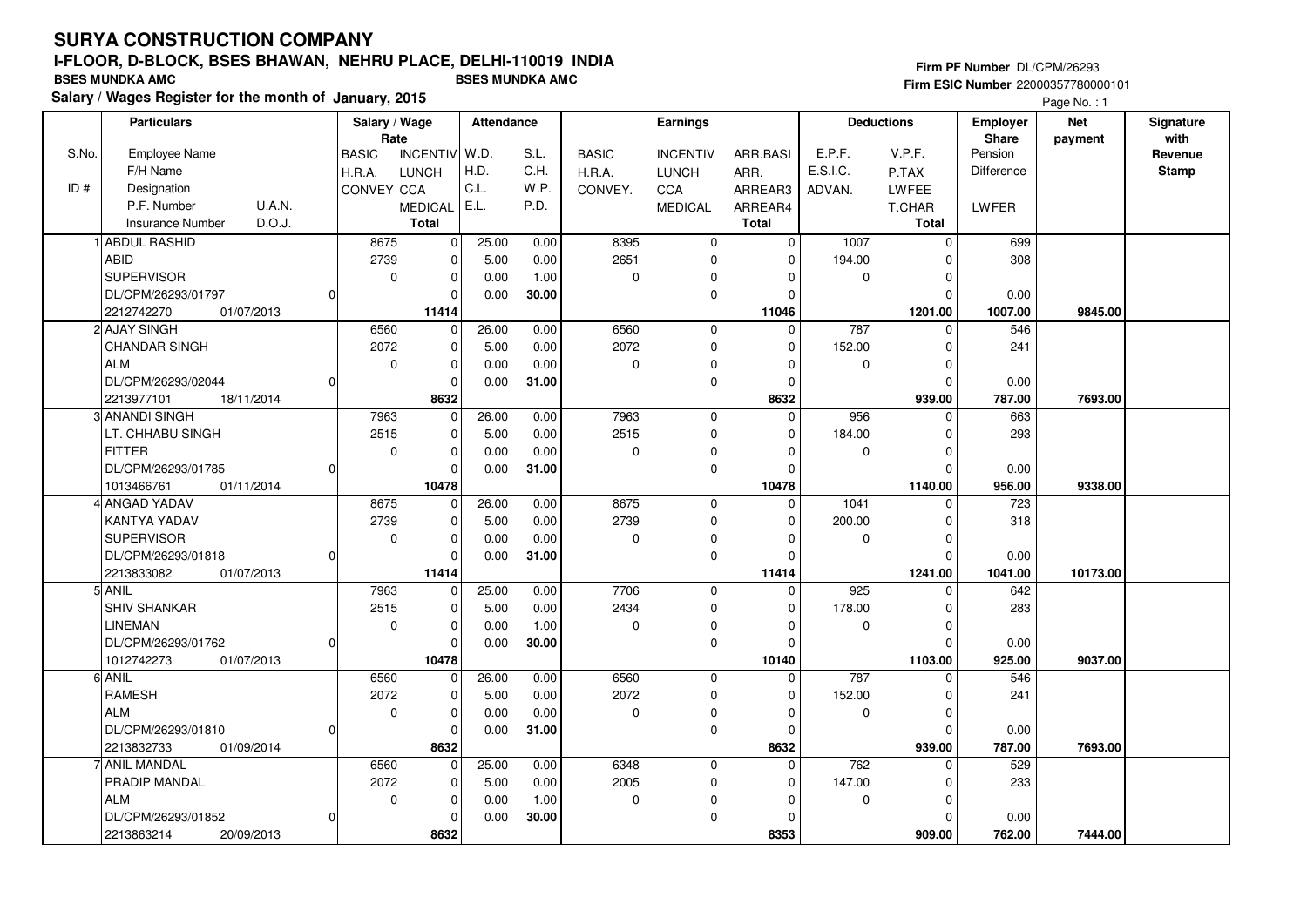## **Firm PF Number** DL/CPM/26293 **Firm ESIC Number** 22000357780000101

|       | <b>Particulars</b>                   |              | Salary / Wage         |                | <b>Attendance</b> |       |              | Earnings        |                      |             | <b>Deductions</b> | <b>Employer</b>  | <b>Net</b> | Signature       |
|-------|--------------------------------------|--------------|-----------------------|----------------|-------------------|-------|--------------|-----------------|----------------------|-------------|-------------------|------------------|------------|-----------------|
| S.No. | <b>Employee Name</b>                 | <b>BASIC</b> | Rate<br>INCENTIV W.D. |                |                   | S.L.  | <b>BASIC</b> | <b>INCENTIV</b> | ARR.BASI             | E.P.F.      | V.P.F.            | Share<br>Pension | payment    | with<br>Revenue |
|       | F/H Name                             | H.R.A.       | <b>LUNCH</b>          |                | H.D.              | C.H.  | H.R.A.       | <b>LUNCH</b>    | ARR.                 | E.S.I.C.    | P.TAX             | Difference       |            | <b>Stamp</b>    |
| ID#   | Designation                          |              | CONVEY CCA            |                | C.L.              | W.P.  | CONVEY.      | CCA             | ARREAR3              | ADVAN.      | LWFEE             |                  |            |                 |
|       | P.F. Number<br><b>U.A.N.</b>         |              | <b>MEDICAL</b>        |                | E.L.              | P.D.  |              | <b>MEDICAL</b>  | ARREAR4              |             | T.CHAR            | LWFER            |            |                 |
|       | D.O.J.<br><b>Insurance Number</b>    |              | <b>Total</b>          |                |                   |       |              |                 | Total                |             | <b>Total</b>      |                  |            |                 |
|       | 8 ARJUN PARSAD                       |              | 7963                  | 0              | 25.00             | 0.00  | 7706         | $\mathbf 0$     | $\mathbf 0$          | 925         | $\mathbf 0$       | 642              |            |                 |
|       | JHALLU PARSAD                        |              | 2515                  | 0              | 5.00              | 0.00  | 2434         | 0               | $\Omega$             | 178.00      | $\mathbf 0$       | 283              |            |                 |
|       | <b>LINEMAN</b>                       |              | $\mathbf 0$           | 0              | 0.00              | 1.00  | $\mathbf 0$  | 0               | $\mathbf 0$          | $\mathbf 0$ | $\mathbf 0$       |                  |            |                 |
|       | DL/CPM/26293/01798                   | $\Omega$     |                       |                | 0.00              |       |              | 0               | $\Omega$             |             | $\mathbf 0$       |                  |            |                 |
|       | 2212742275<br>01/07/2013             |              | 10478                 | 0              |                   | 30.00 |              |                 | 10140                |             | 1103.00           | 0.00<br>925.00   | 9037.00    |                 |
|       | 9 ASHOK KUMAR                        |              | 6560                  | $\mathbf 0$    | 25.00             | 0.00  | 6348         |                 | $\Omega$             | 762         | $\Omega$          | 529              |            |                 |
|       |                                      |              | 2072                  |                | 5.00              | 0.00  |              | $\mathbf 0$     | $\Omega$             | 147.00      |                   | 233              |            |                 |
|       | <b>MAHABIR SINGH</b>                 |              |                       | 0              |                   |       | 2005         | 0<br>$\Omega$   |                      |             | $\mathbf 0$       |                  |            |                 |
|       | <b>ALM</b>                           |              | $\mathbf 0$           | 0              | 0.00              | 1.00  | $\mathbf 0$  |                 | $\Omega$             | $\mathbf 0$ | $\mathbf 0$       |                  |            |                 |
|       | DL/CPM/26293/01807                   | 0            |                       | $\Omega$       | 0.00              | 30.00 |              | 0               | $\Omega$<br>8353     |             | $\mathbf 0$       | 0.00             |            |                 |
|       | 2213832591<br>01/07/2013             |              |                       | 8632           |                   |       | 7706         |                 |                      |             | 909.00            | 762.00           | 7444.00    |                 |
|       | 10 ASHOK PASWAN                      |              | 7963                  | 0              | 25.00             | 0.00  |              | 0               | $\mathbf 0$          | 925         | $\mathbf 0$       | 642              |            |                 |
|       | <b>RIJAN PASWAN</b>                  |              | 2515                  | 0              | 5.00              | 0.00  | 2434         | $\mathbf 0$     | $\Omega$             | 178.00      | $\mathbf 0$       | 283              |            |                 |
|       | <b>LINEMAN</b>                       |              | $\mathbf 0$           | 0              | 0.00              | 1.00  | $\mathbf 0$  | $\Omega$        | $\Omega$             | $\mathbf 0$ | $\mathbf 0$       |                  |            |                 |
|       | DL/CPM/26293/01763                   | $\Omega$     |                       | 0              | 0.00              | 30.00 |              | 0               | $\Omega$             |             | $\Omega$          | 0.00             |            |                 |
|       | 1012742276<br>01/07/2013<br>11 BABLU |              | 10478<br>6560         |                | 25.00             | 0.00  | 6348         |                 | 10140<br>$\Omega$    | 762         | 1103.00           | 925.00<br>529    | 9037.00    |                 |
|       |                                      |              |                       | $\mathbf 0$    |                   |       |              | $\mathbf 0$     | $\Omega$             |             | $\mathbf 0$       |                  |            |                 |
|       | <b>SAURAJ SINGH</b>                  |              | 2072                  | 0              | 5.00              | 0.00  | 2005         | 0               |                      | 147.00      | $\mathbf 0$       | 233              |            |                 |
|       | <b>ALM</b>                           |              | $\mathbf 0$           | 0              | 0.00              | 1.00  | $\mathbf 0$  | 0               | $\overline{0}$       | $\mathbf 0$ | $\mathbf 0$       |                  |            |                 |
|       | DL/CPM/26293/01803                   | $\Omega$     |                       | $\Omega$       | 0.00              | 30.00 |              | 0               | $\Omega$             |             | $\Omega$          | 0.00             |            |                 |
|       | 2213832575<br>01/07/2013             |              |                       | 8632           |                   |       |              |                 | 8353                 |             | 909.00            | 762.00           | 7444.00    |                 |
|       | 12 BABU LAL<br><b>KHYALI RAM</b>     |              | 6560                  | $\mathbf{0}$   | 25.00             | 0.00  | 6348<br>2005 | $\mathbf 0$     | $\Omega$<br>$\Omega$ | $\mathbf 0$ | $\mathbf 0$       | $\mathbf 0$      |            |                 |
|       |                                      |              | 2072                  | 0              | 5.00              | 0.00  | $\Omega$     | 0               |                      | 147.00      | $\mathbf 0$       | $\mathbf 0$      |            |                 |
|       | <b>ALM</b>                           |              | $\mathbf 0$           | 0              | 0.00              | 1.00  |              | 0               | $\Omega$             | $\Omega$    | $\mathbf 0$       |                  |            |                 |
|       |                                      |              |                       | 0              | 0.00              | 30.00 |              | 0               | $\Omega$             |             | $\mathbf 0$       | 0.00             |            |                 |
|       | 2213833084<br>01/07/2013             |              |                       | 8632           |                   |       |              |                 | 8353                 |             | 147.00            | 0.00             | 8206.00    |                 |
|       | 13 BALMAKUND                         |              | 7963                  | 0              | 26.00             | 0.00  | 7963         | 0               | $\Omega$             | 956         | 0                 | 663              |            |                 |
|       | MAHESHWER SINGH                      |              | 2515                  | 0              | 5.00              | 0.00  | 2515         | 0               | $\Omega$             | 184.00      | $\mathbf 0$       | 293              |            |                 |
|       | LINEMAN                              |              | $\mathbf 0$           | 0              | 0.00              | 0.00  | $\mathbf 0$  | $\mathbf 0$     | $\Omega$             | $\mathbf 0$ | $\mathbf 0$       |                  |            |                 |
|       | DL/CPM/26293/01836                   | 0            |                       | 0              | 0.00              | 31.00 |              | $\mathbf 0$     | $\Omega$             |             | $\mathbf 0$       | 0.00             |            |                 |
|       | 1012742277<br>01/07/2013             |              | 10478                 |                |                   |       |              |                 | 10478                |             | 1140.00           | 956.00           | 9338.00    |                 |
|       | 14 BHERO                             |              | 6560                  | $\overline{0}$ | 25.00             | 0.00  | 6348         | $\mathbf 0$     | $\Omega$             | 762         | $\Omega$          | 529              |            |                 |
|       | <b>NARAYAN</b>                       |              | 2072                  | 0              | 5.00              | 0.00  | 2005         | 0               | $\Omega$             | 147.00      | $\mathbf 0$       | 233              |            |                 |
|       | <b>ALM</b>                           |              | $\mathbf 0$           | 0              | 0.00              | 1.00  | $\mathbf 0$  | 0               | $\Omega$             | $\mathbf 0$ | 0                 |                  |            |                 |
|       | DL/CPM/26293/01787                   | $\Omega$     |                       | 0              | 0.00              | 30.00 |              | $\mathbf 0$     | $\Omega$             |             | $\Omega$          | 0.00             |            |                 |
|       | 01/07/2013<br>1013500536             |              |                       | 8632           |                   |       |              |                 | 8353                 |             | 909.00            | 762.00           | 7444.00    |                 |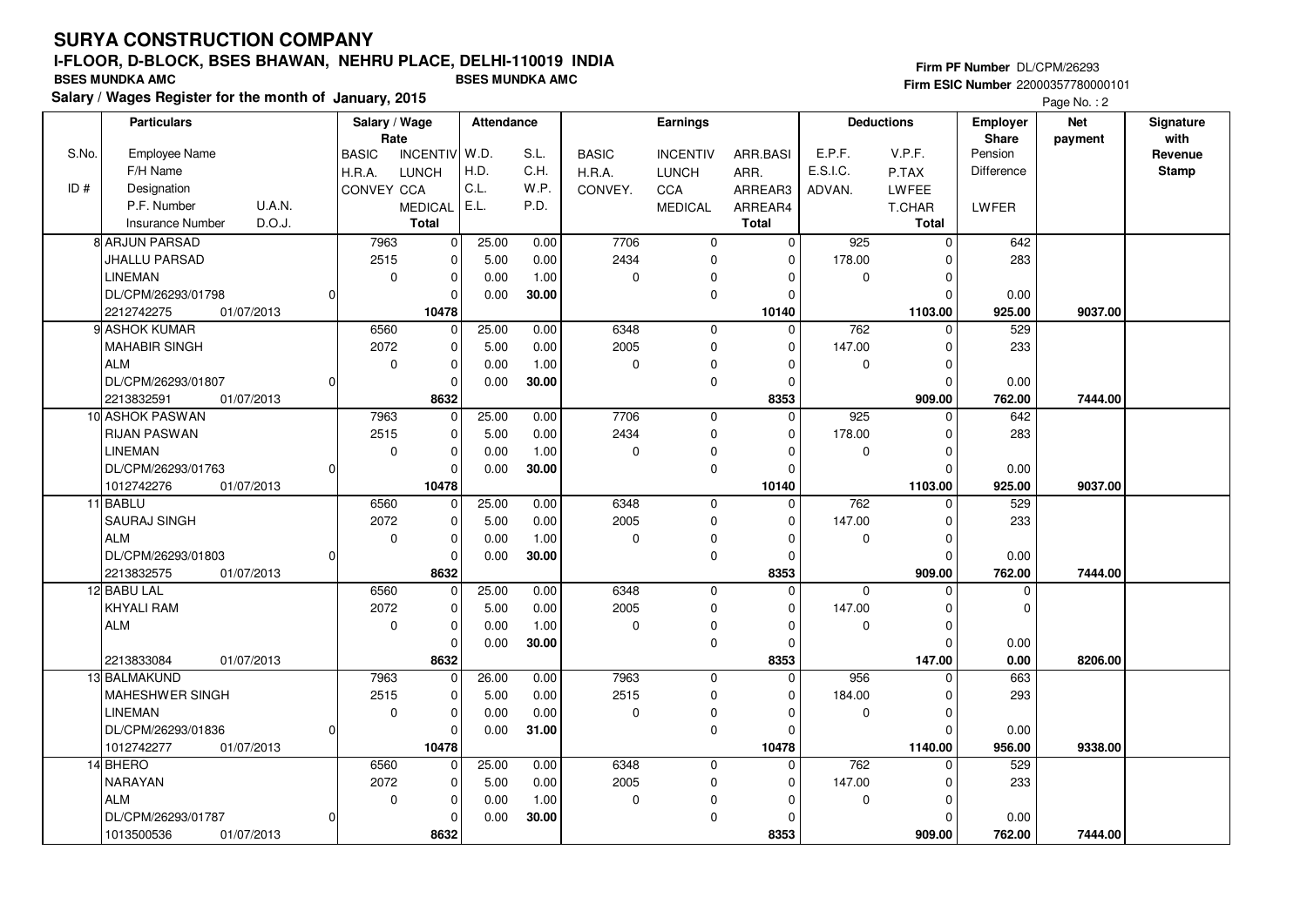**Salary / Wages Register for the month of January, 2015 BSES MUNDKA AMC BSES MUNDKA AMC**

## **Firm PF Number** DL/CPM/26293 **Firm ESIC Number** 22000357780000101

|       | <b>Particulars</b>                |                | Salary / Wage<br>Rate |                 | <b>Attendance</b> |       |              | <b>Earnings</b> |              |             | <b>Deductions</b> | <b>Employer</b><br>Share | <b>Net</b> | Signature<br>with |
|-------|-----------------------------------|----------------|-----------------------|-----------------|-------------------|-------|--------------|-----------------|--------------|-------------|-------------------|--------------------------|------------|-------------------|
| S.No. | Employee Name                     |                | <b>BASIC</b>          | <b>INCENTIV</b> | W.D.              | S.L.  | <b>BASIC</b> | <b>INCENTIV</b> | ARR.BASI     | E.P.F.      | V.P.F.            | Pension                  | payment    | Revenue           |
|       | F/H Name                          |                | H.R.A.                | <b>LUNCH</b>    | H.D.              | C.H.  | H.R.A.       | <b>LUNCH</b>    | ARR.         | E.S.I.C.    | P.TAX             | Difference               |            | Stamp             |
| ID#   | Designation                       |                | CONVEY CCA            |                 | C.L.              | W.P.  | CONVEY.      | CCA             | ARREAR3      | ADVAN.      | LWFEE             |                          |            |                   |
|       | P.F. Number<br>U.A.N.             |                |                       | <b>MEDICAL</b>  | E.L.              | P.D.  |              | <b>MEDICAL</b>  | ARREAR4      |             | T.CHAR            | <b>LWFER</b>             |            |                   |
|       | D.O.J.<br><b>Insurance Number</b> |                |                       | <b>Total</b>    |                   |       |              |                 | <b>Total</b> |             | <b>Total</b>      |                          |            |                   |
|       | 15 BHUPENDER                      |                | 6560                  | 0               | 25.00             | 0.00  | 6348         | 0               | $\Omega$     | 762         | $\mathbf 0$       | 529                      |            |                   |
|       | OM PARKASH                        |                | 2072                  | 0               | 5.00              | 0.00  | 2005         | 0               | $\Omega$     | 147.00      | 0                 | 233                      |            |                   |
|       | <b>ALM</b>                        |                | $\mathbf 0$           | 0               | 0.00              | 1.00  | $\mathbf 0$  | $\Omega$        | $\Omega$     | $\mathbf 0$ | $\mathbf 0$       |                          |            |                   |
|       | DL/CPM/26293/01839                | $\Omega$       |                       | 0               | 0.00              | 30.00 |              | 0               | $\Omega$     |             | $\Omega$          | 0.00                     |            |                   |
|       | 2213834568<br>01/07/2013          |                |                       | 8632            |                   |       |              |                 | 8353         |             | 909.00            | 762.00                   | 7444.00    |                   |
|       | 16 BIJENDER                       |                | 6560                  | $\Omega$        | 25.00             | 0.00  | 6348         | $\mathbf 0$     | $\Omega$     | 762         | $\Omega$          | 529                      |            |                   |
|       | <b>EIDAL SINGH</b>                |                | 2072                  | 0               | 5.00              | 0.00  | 2005         | 0               | $\Omega$     | 147.00      | $\mathbf 0$       | 233                      |            |                   |
|       | <b>ALM</b>                        |                | $\mathbf 0$           | 0               | 0.00              | 1.00  | $\mathbf 0$  | $\Omega$        | $\Omega$     | $\mathbf 0$ | $\mathbf 0$       |                          |            |                   |
|       | DL/CPM/26293/01811                | $\Omega$       |                       | $\Omega$        | 0.00              | 30.00 |              | 0               | $\mathbf 0$  |             | $\Omega$          | 0.00                     |            |                   |
|       | 2213832734<br>01/07/2013          |                |                       | 8632            |                   |       |              |                 | 8353         |             | 909.00            | 762.00                   | 7444.00    |                   |
|       | 17 BIRENDRA MANDAL                |                | 6560                  | $\Omega$        | 25.00             | 0.00  | 6348         | $\mathbf 0$     | $\Omega$     | 762         | $\Omega$          | 529                      |            |                   |
|       | <b>DASHARATH MANDAL</b>           |                | 2072                  | 0               | 5.00              | 0.00  | 2005         | $\Omega$        | $\Omega$     | 147.00      | $\mathbf 0$       | 233                      |            |                   |
|       | <b>ALM</b>                        |                | $\mathbf 0$           | 0               | 0.00              | 1.00  | $\mathbf 0$  | 0               | $\Omega$     | $\mathbf 0$ | $\mathbf 0$       |                          |            |                   |
|       | DL/CPM/26293/01853                | <sup>0</sup>   |                       | $\Omega$        | 0.00              | 30.00 |              | 0               | $\Omega$     |             | $\Omega$          | 0.00                     |            |                   |
|       | 2213863216<br>20/09/2013          |                |                       | 8632            |                   |       |              |                 | 8353         |             | 909.00            | 762.00                   | 7444.00    |                   |
|       | 18 BRIJESH GUPTA                  |                | 7963                  | 0               | 0.00              | 0.00  | 0            | 0               | $\Omega$     | $\mathbf 0$ | 0                 | 0                        |            |                   |
|       | PHOOL CHAND GUPTA                 |                | 2515                  | 0               | 0.00              | 0.00  | $\mathsf 0$  | 0               | $\Omega$     | 0.00        | $\mathbf 0$       | 0                        |            |                   |
|       | <b>LINEMAN</b>                    |                | $\mathbf 0$           | 0               | 0.00              | 31.00 | $\mathbf 0$  | 0               | $\Omega$     | $\mathbf 0$ | $\mathbf 0$       |                          |            |                   |
|       | DL/CPM/26293/02043                | $\Omega$       |                       | $\Omega$        | 0.00              | 0.00  |              | 0               | $\Omega$     |             | $\Omega$          | 0.00                     |            |                   |
|       | 2213977095<br>18/11/2014          |                |                       | 10478           |                   |       |              |                 | 0            |             | 0.00              | 0.00                     | 0.00       |                   |
|       | 19 CHANDRASHEKHAR KU. SEN         |                | 6560                  | $\Omega$        | 25.00             | 0.00  | 6348         | 0               | $\Omega$     | 762         | $\Omega$          | 529                      |            |                   |
|       | <b>AGAMLAL SEN</b>                |                | 2072                  | 0               | 5.00              | 0.00  | 2005         | 0               | $\Omega$     | 147.00      | $\Omega$          | 233                      |            |                   |
|       | <b>ALM</b>                        |                | $\mathbf 0$           | 0               | 0.00              | 1.00  | $\Omega$     | 0               | $\Omega$     | $\mathbf 0$ | $\mathbf 0$       |                          |            |                   |
|       | DL/CPM/26293/01817                | $\Omega$       |                       | $\mathbf 0$     | 0.00              | 30.00 |              | 0               | $\Omega$     |             | $\Omega$          | 0.00                     |            |                   |
|       | 2213833080<br>01/07/2013          |                |                       | 8632            |                   |       |              |                 | 8353         |             | 909.00            | 762.00                   | 7444.00    |                   |
|       | 20 CHHOTU KUMAR                   |                | 7963                  | $\overline{0}$  | 26.00             | 0.00  | 7963         | 0               | $\Omega$     | 956         | $\Omega$          | 663                      |            |                   |
|       | <b>GARBHI PRASAD SINGH</b>        |                | 2515                  | 0               | 5.00              | 0.00  | 2515         | 0               | $\Omega$     | 184.00      | $\Omega$          | 293                      |            |                   |
|       | <b>LINEMAN</b>                    |                | $\mathbf 0$           | 0               | 0.00              | 0.00  | $\mathbf 0$  | 0               | $\Omega$     | $\mathbf 0$ | $\Omega$          |                          |            |                   |
|       | DL/CPM/26293/01765                | $\overline{0}$ |                       | 0               | 0.00              | 31.00 |              | 0               | $\Omega$     |             | $\Omega$          | 0.00                     |            |                   |
|       | 1012742281<br>01/07/2013          |                |                       | 10478           |                   |       |              |                 | 10478        |             | 1140.00           | 956.00                   | 9338.00    |                   |
|       | 21 DEEPAK KUMAR                   |                | 7963                  | 0               | 25.00             | 0.00  | 7706         | 0               | $\Omega$     | 925         | $\Omega$          | 642                      |            |                   |
|       | <b>RAM NIWASH</b>                 |                | 2515                  | 0               | 5.00              | 0.00  | 2434         | 0               | $\Omega$     | 178.00      | $\mathbf 0$       | 283                      |            |                   |
|       | <b>LINEMAN</b>                    |                | $\mathbf 0$           | 0               | 0.00              | 1.00  | $\mathbf 0$  | $\Omega$        | $\Omega$     | $\mathbf 0$ | $\mathbf 0$       |                          |            |                   |
|       | DL/CPM/26293/01794                | 0              |                       | $\Omega$        | 0.00              | 30.00 |              | $\mathbf 0$     | $\Omega$     |             | $\Omega$          | 0.00                     |            |                   |
|       | 1113957143<br>01/07/2013          |                |                       | 10478           |                   |       |              |                 | 10140        |             | 1103.00           | 925.00                   | 9037.00    |                   |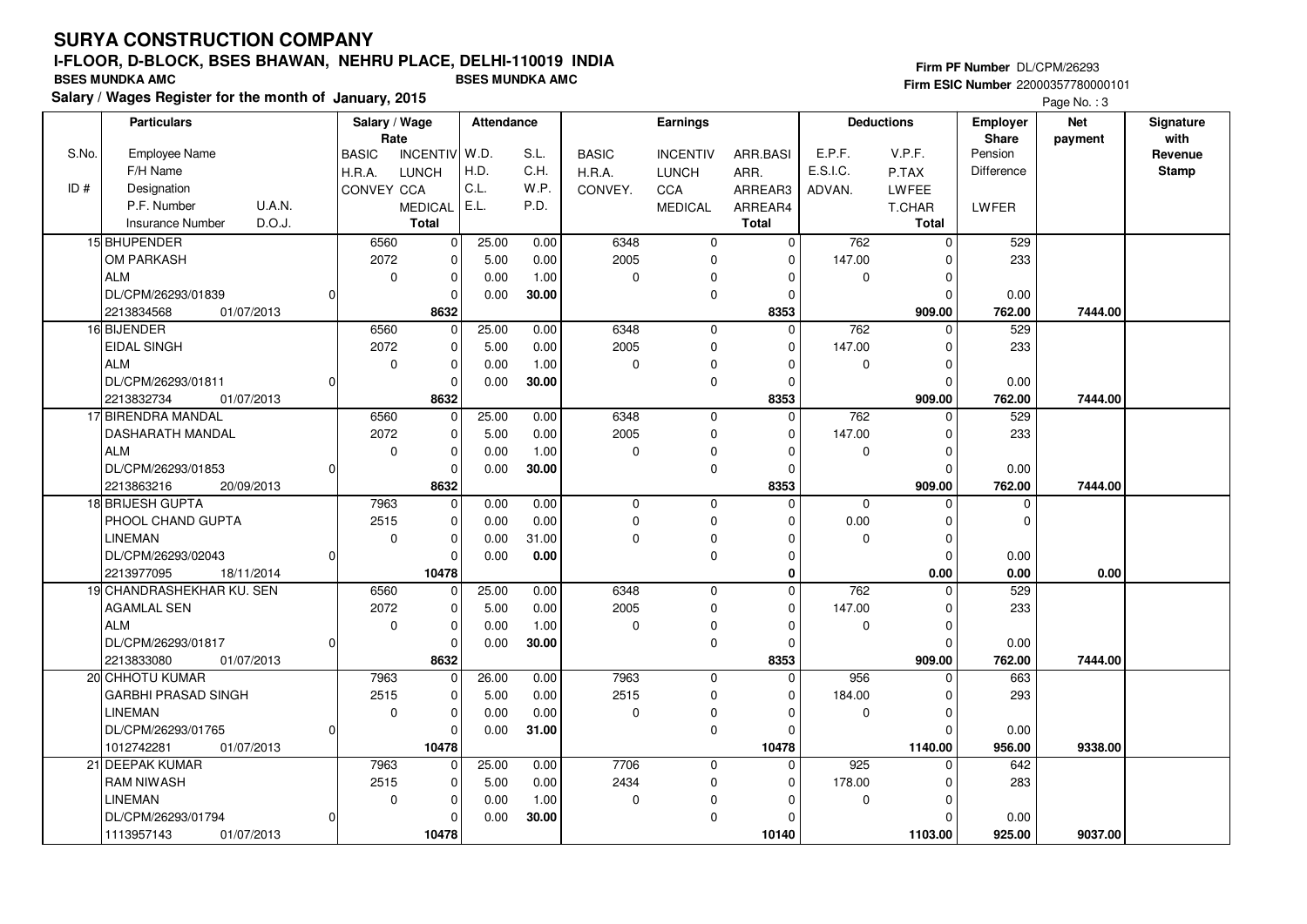## **Firm PF Number** DL/CPM/26293 **Firm ESIC Number** 22000357780000101

|       | <b>Particulars</b>                |                | Salary / Wage<br>Rate |                 | Attendance |       |              | <b>Earnings</b> |                |             | <b>Deductions</b> | <b>Employer</b><br>Share | <b>Net</b> | Signature<br>with |
|-------|-----------------------------------|----------------|-----------------------|-----------------|------------|-------|--------------|-----------------|----------------|-------------|-------------------|--------------------------|------------|-------------------|
| S.No. | <b>Employee Name</b>              |                | <b>BASIC</b>          | <b>INCENTIV</b> | W.D.       | S.L.  | <b>BASIC</b> | <b>INCENTIV</b> | ARR.BASI       | E.P.F.      | V.P.F.            | Pension                  | payment    | Revenue           |
|       | F/H Name                          |                | H.R.A.                | <b>LUNCH</b>    | H.D.       | C.H.  | H.R.A.       | <b>LUNCH</b>    | ARR.           | E.S.I.C.    | P.TAX             | Difference               |            | <b>Stamp</b>      |
| ID#   | Designation                       |                | <b>CONVEY CCA</b>     |                 | C.L.       | W.P.  | CONVEY.      | CCA             | ARREAR3        | ADVAN.      | LWFEE             |                          |            |                   |
|       | P.F. Number<br><b>U.A.N.</b>      |                |                       | <b>MEDICAL</b>  | E.L.       | P.D.  |              | MEDICAL         | ARREAR4        |             | T.CHAR            | LWFER                    |            |                   |
|       | D.O.J.<br><b>Insurance Number</b> |                |                       | <b>Total</b>    |            |       |              |                 | <b>Total</b>   |             | Total             |                          |            |                   |
|       | 22 DINKAR KUMAR SEN               |                | 7963                  | 0               | 25.00      | 0.00  | 7706         | $\mathbf 0$     | $\overline{0}$ | 925         | $\mathbf 0$       | 642                      |            |                   |
|       | <b>AGAMLAL SEN</b>                |                | 2515                  | 0               | 5.00       | 0.00  | 2434         | $\mathbf 0$     | $\mathbf 0$    | 178.00      | $\Omega$          | 283                      |            |                   |
|       | <b>LINEMAN</b>                    |                | $\mathbf 0$           | $\mathbf 0$     | 0.00       | 1.00  | $\mathbf 0$  | $\mathbf 0$     | $\mathbf 0$    | $\mathbf 0$ | $\Omega$          |                          |            |                   |
|       | DL/CPM/26293/01760                |                |                       | $\Omega$        | 0.00       | 30.00 |              | $\mathbf 0$     | $\Omega$       |             | $\Omega$          | 0.00                     |            |                   |
|       | 1010079092<br>01/07/2013          |                |                       | 10478           |            |       |              |                 | 10140          |             | 1103.00           | 925.00                   | 9037.00    |                   |
|       | 23 GAUTAM KUMAR                   |                | 7963                  | $\mathbf 0$     | 25.00      | 0.00  | 7706         | $\mathbf 0$     | $\Omega$       | 925         | $\Omega$          | 642                      |            |                   |
|       | SRIDHAR SINGH                     |                | 2515                  | 0               | 5.00       | 0.00  | 2434         | $\mathbf 0$     | 0              | 178.00      | $\Omega$          | 283                      |            |                   |
|       | <b>LINEMAN</b>                    |                | 0                     | 0               | 0.00       | 1.00  | 0            | 0               | $\Omega$       | 0           | $\Omega$          |                          |            |                   |
|       | DL/CPM/26293/01813                | $\Omega$       |                       | $\Omega$        | 0.00       | 30.00 |              | $\pmb{0}$       | $\Omega$       |             | $\Omega$          | 0.00                     |            |                   |
|       | 2213832745<br>01/07/2013          |                |                       | 10478           |            |       |              |                 | 10140          |             | 1103.00           | 925.00                   | 9037.00    |                   |
|       | 24 GOVIND                         |                | 7963                  | $\mathbf 0$     | 25.00      | 0.00  | 7706         | $\mathbf 0$     | $\mathbf 0$    | 925         | $\mathbf 0$       | 642                      |            |                   |
|       | <b>DILIP SINGH</b>                |                | 2515                  | 0               | 5.00       | 0.00  | 2434         | $\mathbf 0$     | 0              | 178.00      | $\Omega$          | 283                      |            |                   |
|       | <b>LINEMAN</b>                    |                | $\mathbf 0$           | $\mathbf 0$     | 0.00       | 1.00  | 0            | $\mathbf 0$     | $\Omega$       | $\mathbf 0$ | $\Omega$          |                          |            |                   |
|       | DL/CPM/26293/01808                | 0              |                       | $\Omega$        | 0.00       | 30.00 |              | $\mathbf 0$     | $\Omega$       |             | $\Omega$          | 0.00                     |            |                   |
|       | 2213832598<br>01/07/2013          |                |                       | 10478           |            |       |              |                 | 10140          |             | 1103.00           | 925.00                   | 9037.00    |                   |
|       | 25 GUDDU SINGH                    |                | 7963                  | $\mathbf 0$     | 25.00      | 0.00  | 7706         | $\mathbf 0$     | $\Omega$       | 925         | $\Omega$          | 642                      |            |                   |
|       | SAURAJ SINGH                      |                | 2515                  | $\mathbf 0$     | 5.00       | 0.00  | 2434         | $\mathbf 0$     | $\Omega$       | 178.00      | $\Omega$          | 283                      |            |                   |
|       | <b>LINEMAN</b>                    |                | $\mathbf 0$           | $\mathbf 0$     | 0.00       | 1.00  | 0            | $\mathbf 0$     | $\Omega$       | 0           | $\Omega$          |                          |            |                   |
|       | DL/CPM/26293/01832                |                |                       | 0               | 0.00       | 30.00 |              | $\pmb{0}$       | $\Omega$       |             | $\Omega$          | 0.00                     |            |                   |
|       | 1012742408<br>01/07/2013          |                |                       | 10478           |            |       |              |                 | 10140          |             | 1103.00           | 925.00                   | 9037.00    |                   |
|       | 26 HIRA                           |                | 7963                  | $\mathbf{0}$    | 26.00      | 0.00  | 7963         | $\mathbf 0$     | $\Omega$       | 956         | $\Omega$          | 663                      |            |                   |
|       | CHHABU SINGH                      |                | 2515                  | 0               | 5.00       | 0.00  | 2515         | $\mathbf 0$     | $\Omega$       | 184.00      | $\Omega$          | 293                      |            |                   |
|       | <b>LINEMAN</b>                    |                | $\mathbf 0$           | $\mathbf 0$     | 0.00       | 0.00  | 0            | 0               | 0              | 0           | $\mathbf 0$       |                          |            |                   |
|       | DL/CPM/26293/01784                | $\overline{0}$ |                       | $\mathbf 0$     | 0.00       | 31.00 |              | $\mathbf 0$     | $\mathbf 0$    |             | $\Omega$          | 0.00                     |            |                   |
|       | 1013034860<br>01/07/2013          |                |                       | 10478           |            |       |              |                 | 10478          |             | 1140.00           | 956.00                   | 9338.00    |                   |
|       | 27 JASWANT                        |                | 6560                  | $\mathbf 0$     | 25.00      | 0.00  | 6348         | $\mathbf 0$     | $\Omega$       | 762         | $\Omega$          | 529                      |            |                   |
|       | <b>BALWANT</b>                    |                | 2072                  | $\mathbf 0$     | 5.00       | 0.00  | 2005         | $\mathbf 0$     | $\mathbf 0$    | 147.00      | $\Omega$          | 233                      |            |                   |
|       | <b>ALM</b>                        |                | $\mathbf 0$           | 0               | 0.00       | 1.00  | 0            | 0               | 0              | 0           | $\Omega$          |                          |            |                   |
|       | DL/CPM/26293/01824                | $\Omega$       |                       | $\mathbf 0$     | 0.00       | 30.00 |              | $\mathbf 0$     | $\Omega$       |             | $\Omega$          | 0.00                     |            |                   |
|       | 2213833549<br>01/07/2013          |                |                       | 8632            |            |       |              |                 | 8353           |             | 909.00            | 762.00                   | 7444.00    |                   |
|       | 28 JITENDRA PRASAD GUPTA          |                | 6560                  | $\mathbf 0$     | 25.00      | 0.00  | 6348         | $\mathbf 0$     | $\Omega$       | 762         | $\Omega$          | 529                      |            |                   |
|       | PUNIT LAL PRASAD                  |                | 2072                  | 0               | 5.00       | 0.00  | 2005         | 0               | $\Omega$       | 147.00      | $\Omega$          | 233                      |            |                   |
|       | <b>ALM</b>                        |                | $\mathbf 0$           | $\mathbf 0$     | 0.00       | 1.00  | 0            | $\Omega$        | $\Omega$       | 0           | $\Omega$          |                          |            |                   |
|       | DL/CPM/26293/01846                | 0              |                       | $\mathbf 0$     | 0.00       | 30.00 |              | $\mathbf 0$     | $\Omega$       |             | $\Omega$          | 0.00                     |            |                   |
|       | 2213857489<br>02/09/2013          |                |                       | 8632            |            |       |              |                 | 8353           |             | 909.00            | 762.00                   | 7444.00    |                   |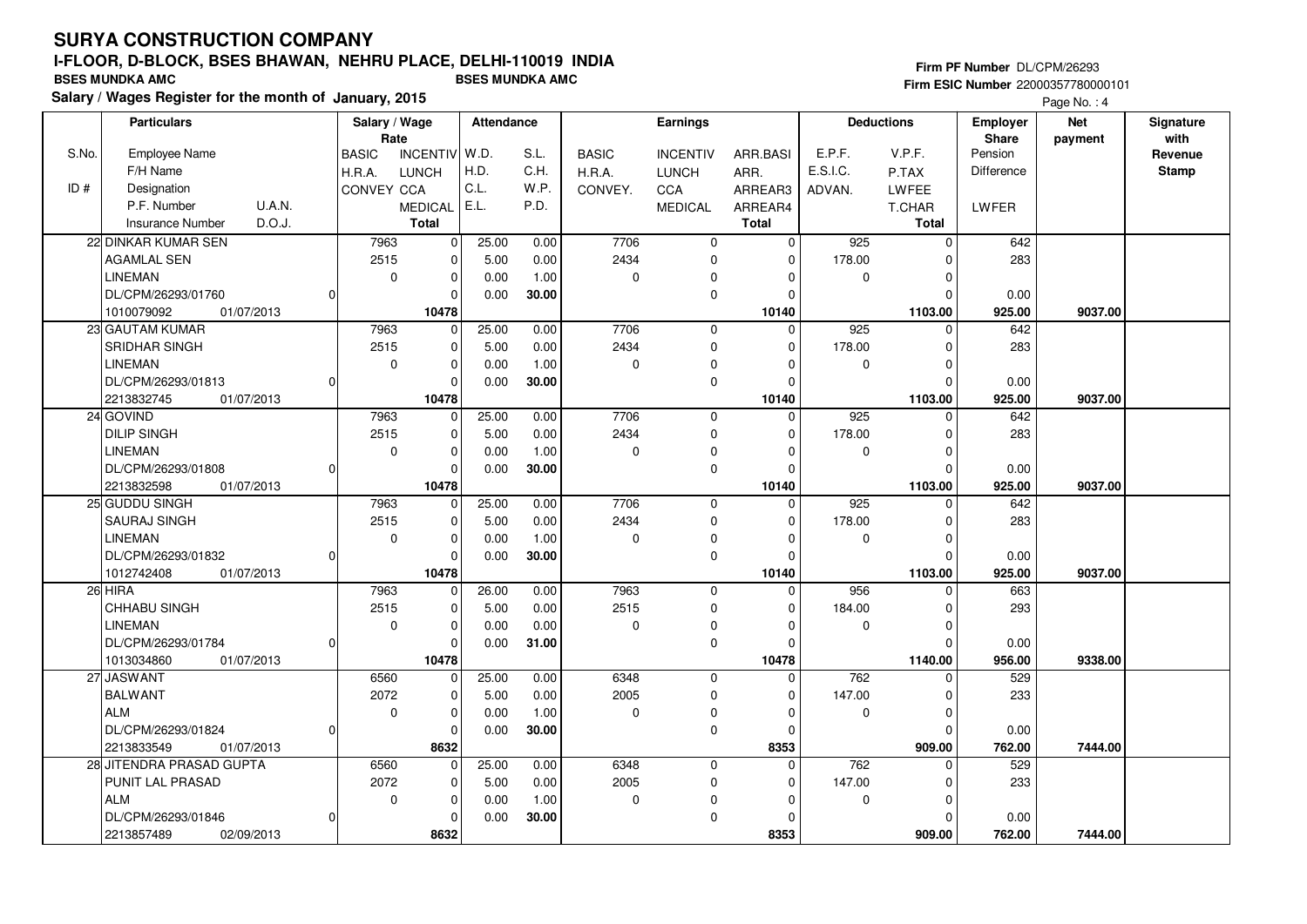**Salary / Wages Register for the month of January, 2015 BSES MUNDKA AMC BSES MUNDKA AMC**

## **Firm PF Number** DL/CPM/26293 **Firm ESIC Number** 22000357780000101

|       | <b>Particulars</b>                |          | Salary / Wage        |                 | Attendance |       |              | Earnings        |          |             | <b>Deductions</b> | <b>Employer</b>  | <b>Net</b> | Signature<br>with |
|-------|-----------------------------------|----------|----------------------|-----------------|------------|-------|--------------|-----------------|----------|-------------|-------------------|------------------|------------|-------------------|
| S.No. | Employee Name                     |          | Rate<br><b>BASIC</b> | <b>INCENTIV</b> | W.D.       | S.L.  | <b>BASIC</b> | <b>INCENTIV</b> | ARR.BASI | E.P.F.      | V.P.F.            | Share<br>Pension | payment    | Revenue           |
|       | F/H Name                          |          | H.R.A.               | <b>LUNCH</b>    | H.D.       | C.H.  | H.R.A.       | <b>LUNCH</b>    | ARR.     | E.S.I.C.    | P.TAX             | Difference       |            | <b>Stamp</b>      |
| ID#   | Designation                       |          | CONVEY CCA           |                 | C.L.       | W.P.  | CONVEY.      | CCA             | ARREAR3  | ADVAN.      | LWFEE             |                  |            |                   |
|       | P.F. Number<br>U.A.N.             |          |                      | <b>MEDICAL</b>  | E.L.       | P.D.  |              | <b>MEDICAL</b>  | ARREAR4  |             | T.CHAR            | <b>LWFER</b>     |            |                   |
|       | D.O.J.<br><b>Insurance Number</b> |          |                      | <b>Total</b>    |            |       |              |                 | Total    |             | <b>Total</b>      |                  |            |                   |
|       | 29 KAILASH SHARMA                 |          | 6560                 | $\mathbf 0$     | 25.00      | 0.00  | 6348         | 0               | 0        | 762         | $\mathbf 0$       | 529              |            |                   |
|       | <b>KISHAN SHARMA</b>              |          | 2072                 | $\mathbf 0$     | 5.00       | 0.00  | 2005         | $\mathbf 0$     | $\Omega$ | 147.00      | $\mathbf 0$       | 233              |            |                   |
|       | <b>ALM</b>                        |          | $\mathbf 0$          | 0               | 0.00       | 1.00  | 0            | $\Omega$        | $\Omega$ | $\mathbf 0$ | $\mathbf 0$       |                  |            |                   |
|       | DL/CPM/26293/01833                | $\Omega$ |                      | 0               | 0.00       | 30.00 |              | 0               | $\Omega$ |             | $\Omega$          | 0.00             |            |                   |
|       | 01/07/2013<br>1013466763          |          |                      | 8632            |            |       |              |                 | 8353     |             | 909.00            | 762.00           | 7444.00    |                   |
|       | 30 KAILASH SINGH                  |          | 7963                 | 0               | 25.00      | 0.00  | 7706         | 0               | $\Omega$ | 925         | $\mathbf 0$       | 642              |            |                   |
|       | SIKENDER SINGH                    |          | 2515                 | $\mathbf{0}$    | 5.00       | 0.00  | 2434         | 0               | $\Omega$ | 178.00      | $\mathbf 0$       | 283              |            |                   |
|       | <b>LINEMAN</b>                    |          | $\mathbf 0$          | $\mathbf 0$     | 0.00       | 1.00  | $\Omega$     | $\Omega$        | $\Omega$ | 0           | $\mathbf 0$       |                  |            |                   |
|       | DL/CPM/26293/01779                | 0        |                      | $\mathbf 0$     | 0.00       | 30.00 |              | 0               | $\Omega$ |             | $\mathbf 0$       | 0.00             |            |                   |
|       | 1012925370<br>01/07/2013          |          |                      | 10478           |            |       |              |                 | 10140    |             | 1103.00           | 925.00           | 9037.00    |                   |
|       | 31 KANHAIYA KUMAR                 |          | 6560                 | $\overline{0}$  | 25.00      | 0.00  | 6348         | $\mathbf 0$     | $\Omega$ | 762         | $\mathbf 0$       | 529              |            |                   |
|       | <b>LAL CHAND</b>                  |          | 2072                 | 0               | 5.00       | 0.00  | 2005         | $\mathbf 0$     | $\Omega$ | 147.00      | $\mathbf 0$       | 233              |            |                   |
|       | <b>ALM</b>                        |          | $\mathbf 0$          | $\mathbf 0$     | 0.00       | 1.00  | $\Omega$     | $\mathbf 0$     | $\Omega$ | $\Omega$    | $\mathbf 0$       |                  |            |                   |
|       | DL/CPM/26293/01767                | $\Omega$ |                      | $\mathbf 0$     | 0.00       | 30.00 |              | 0               | $\Omega$ |             | $\Omega$          | 0.00             |            |                   |
|       | 1012742402<br>01/07/2013          |          |                      | 8632            |            |       |              |                 | 8353     |             | 909.00            | 762.00           | 7444.00    |                   |
|       | 32 KANHAIYA KUMAR                 |          | 7963                 | $\mathbf 0$     | 25.00      | 0.00  | 7706         | $\mathbf 0$     | $\Omega$ | 925         | $\mathbf 0$       | 642              |            |                   |
|       | <b>KISHAN SINGH</b>               |          | 2515                 | $\mathbf 0$     | 5.00       | 0.00  | 2434         | $\mathbf 0$     | $\Omega$ | 178.00      | $\mathbf 0$       | 283              |            |                   |
|       | <b>LINEMAN</b>                    |          | $\mathbf 0$          | 0               | 0.00       | 1.00  | $\Omega$     | 0               | $\Omega$ | 0           | $\mathbf 0$       |                  |            |                   |
|       | DL/CPM/26293/01791                | 0l       |                      | $\mathbf 0$     | 0.00       | 30.00 |              | $\mathbf 0$     | $\Omega$ |             | $\Omega$          | 0.00             |            |                   |
|       | 1112779267<br>01/07/2013          |          |                      | 10478           |            |       |              |                 | 10140    |             | 1103.00           | 925.00           | 9037.00    |                   |
|       | 33 KAPIL                          |          | 7963                 | 0               | 25.00      | 0.00  | 7706         | 0               | $\Omega$ | 925         | 0                 | 642              |            |                   |
|       | <b>CHHOTU PRASAD SINGH</b>        |          | 2515                 | $\mathbf 0$     | 5.00       | 0.00  | 2434         | $\mathbf 0$     | $\Omega$ | 178.00      | $\mathbf 0$       | 283              |            |                   |
|       | <b>LINEMAN</b>                    |          | $\mathbf 0$          | $\mathbf 0$     | 0.00       | 1.00  | $\Omega$     | $\mathbf 0$     | $\Omega$ | $\mathbf 0$ | $\mathbf 0$       |                  |            |                   |
|       | DL/CPM/26293/01768                | 0l       |                      | 0               | 0.00       | 30.00 |              | 0               | $\Omega$ |             | $\Omega$          | 0.00             |            |                   |
|       | 1012742400<br>01/07/2013          |          |                      | 10478           |            |       |              |                 | 10140    |             | 1103.00           | 925.00           | 9037.00    |                   |
|       | 34 KIRPAL SINGH                   |          | 7963                 | $\overline{0}$  | 25.00      | 0.00  | 7706         | $\mathbf 0$     | $\Omega$ | 925         | $\Omega$          | 642              |            |                   |
|       | MAHENDRA SINGH                    |          | 2515                 | $\mathbf 0$     | 5.00       | 0.00  | 2434         | 0               | $\Omega$ | 178.00      | $\Omega$          | 283              |            |                   |
|       | <b>LINEMAN</b>                    |          | $\mathbf 0$          | $\mathbf{0}$    | 0.00       | 1.00  | $\mathbf 0$  | $\mathbf 0$     | $\Omega$ | $\mathbf 0$ | $\mathbf 0$       |                  |            |                   |
|       | DL/CPM/26293/01835                | 0l       |                      | $\mathbf 0$     | 0.00       | 30.00 |              | $\mathbf 0$     | $\Omega$ |             | $\Omega$          | 0.00             |            |                   |
|       | 1013528814<br>01/07/2013          |          |                      | 10478           |            |       |              |                 | 10140    |             | 1103.00           | 925.00           | 9037.00    |                   |
|       | 35 LAXMAN SINGH                   |          | 6560                 | 0               | 25.00      | 0.00  | 6348         | $\mathbf 0$     | $\Omega$ | 762         | $\Omega$          | 529              |            |                   |
|       | <b>DIPTI SINGH</b>                |          | 2072                 | 0               | 5.00       | 0.00  | 2005         | 0               | $\Omega$ | 147.00      | 0                 | 233              |            |                   |
|       | ALM                               |          | $\mathbf 0$          | $\mathbf 0$     | 0.00       | 1.00  | $\mathbf 0$  | $\Omega$        | $\Omega$ | $\mathbf 0$ | $\mathbf 0$       |                  |            |                   |
|       | DL/CPM/26293/01789                | 0l       |                      | 0               | 0.00       | 30.00 |              | $\mathbf 0$     | O        |             | $\Omega$          | 0.00             |            |                   |
|       | 1013644118<br>01/07/2013          |          |                      | 8632            |            |       |              |                 | 8353     |             | 909.00            | 762.00           | 7444.00    |                   |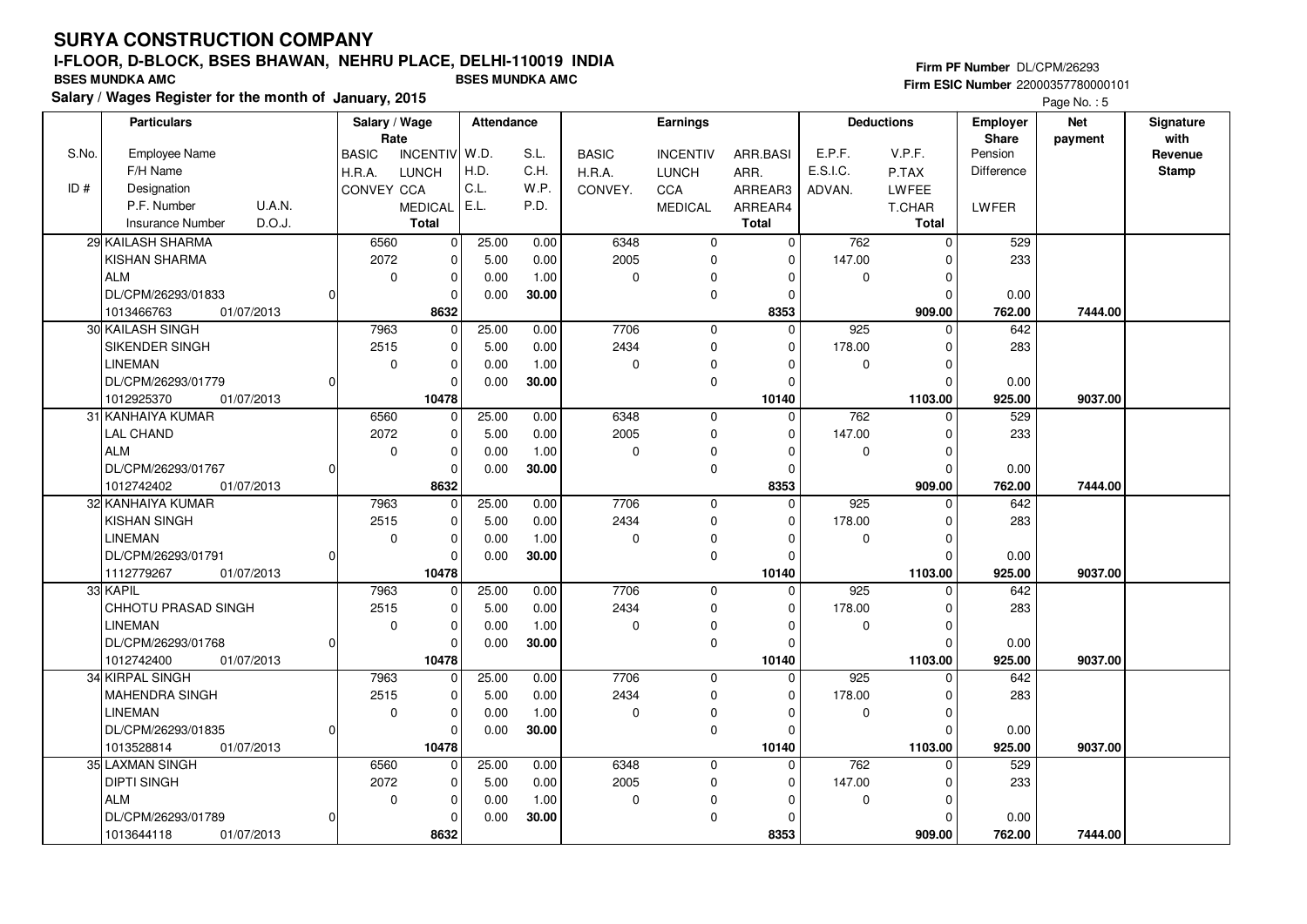## **Firm PF Number** DL/CPM/26293 **Firm ESIC Number** 22000357780000101

|       | <b>Particulars</b>                |                | Salary / Wage<br>Rate |                 | Attendance |       |              | <b>Earnings</b> |                |             | <b>Deductions</b> | <b>Employer</b><br>Share | <b>Net</b> | Signature<br>with |
|-------|-----------------------------------|----------------|-----------------------|-----------------|------------|-------|--------------|-----------------|----------------|-------------|-------------------|--------------------------|------------|-------------------|
| S.No. | <b>Employee Name</b>              |                | <b>BASIC</b>          | <b>INCENTIV</b> | W.D.       | S.L.  | <b>BASIC</b> | <b>INCENTIV</b> | ARR.BASI       | E.P.F.      | V.P.F.            | Pension                  | payment    | Revenue           |
|       | F/H Name                          |                | H.R.A.                | <b>LUNCH</b>    | H.D.       | C.H.  | H.R.A.       | <b>LUNCH</b>    | ARR.           | E.S.I.C.    | P.TAX             | Difference               |            | <b>Stamp</b>      |
| ID#   | Designation                       |                | CONVEY CCA            |                 | C.L.       | W.P.  | CONVEY.      | CCA             | ARREAR3        | ADVAN.      | LWFEE             |                          |            |                   |
|       | P.F. Number<br><b>U.A.N.</b>      |                |                       | <b>MEDICAL</b>  | E.L.       | P.D.  |              | MEDICAL         | ARREAR4        |             | T.CHAR            | LWFER                    |            |                   |
|       | D.O.J.<br><b>Insurance Number</b> |                |                       | <b>Total</b>    |            |       |              |                 | <b>Total</b>   |             | Total             |                          |            |                   |
|       | 36 MAHESH CHAND                   |                | 7963                  | 0               | 25.00      | 0.00  | 7706         | $\mathbf 0$     | $\overline{0}$ | 925         | $\mathbf 0$       | 642                      |            |                   |
|       | LT GYAN CHAND                     |                | 2515                  | 0               | 5.00       | 0.00  | 2434         | $\mathbf 0$     | $\mathbf 0$    | 178.00      | $\Omega$          | 283                      |            |                   |
|       | <b>LINEMAN</b>                    |                | $\mathbf 0$           | $\mathbf 0$     | 0.00       | 1.00  | $\mathbf 0$  | $\mathbf 0$     | $\mathbf 0$    | $\mathbf 0$ | $\Omega$          |                          |            |                   |
|       | DL/CPM/26293/01769                |                |                       | $\Omega$        | 0.00       | 30.00 |              | $\mathbf 0$     | $\Omega$       |             | $\Omega$          | 0.00                     |            |                   |
|       | 1012742402<br>01/07/2013          |                |                       | 10478           |            |       |              |                 | 10140          |             | 1103.00           | 925.00                   | 9037.00    |                   |
|       | 37 MANOJ                          |                | 7963                  | $\mathbf 0$     | 26.00      | 0.00  | 7963         | $\mathbf 0$     | $\Omega$       | 956         | $\Omega$          | 663                      |            |                   |
|       | <b>RAM CHANDER</b>                |                | 2515                  | 0               | 5.00       | 0.00  | 2515         | $\mathbf 0$     | 0              | 184.00      | $\Omega$          | 293                      |            |                   |
|       | <b>ALM</b>                        |                | 0                     | 0               | 0.00       | 0.00  | 0            | 0               | $\Omega$       | 0           | $\Omega$          |                          |            |                   |
|       | DL/CPM/26293/01854                | $\Omega$       |                       | $\Omega$        | 0.00       | 31.00 |              | $\mathbf 0$     | $\Omega$       |             | $\Omega$          | 0.00                     |            |                   |
|       | 2213863777<br>20/09/2013          |                |                       | 10478           |            |       |              |                 | 10478          |             | 1140.00           | 956.00                   | 9338.00    |                   |
|       | 38 MANOJ SINGH                    |                | 6560                  | $\mathbf 0$     | 26.00      | 0.00  | 6560         | $\mathbf 0$     | $\mathbf 0$    | 787         | $\mathbf 0$       | 546                      |            |                   |
|       | KALESHWAR SINGH                   |                | 2072                  | 0               | 5.00       | 0.00  | 2072         | $\mathbf 0$     | 0              | 152.00      | $\Omega$          | 241                      |            |                   |
|       | <b>ALM</b>                        |                | $\mathbf 0$           | $\mathbf 0$     | 0.00       | 0.00  | 0            | $\mathbf 0$     | $\Omega$       | $\mathbf 0$ | $\Omega$          |                          |            |                   |
|       | DL/CPM/26293/01848                | 0              |                       | $\Omega$        | 0.00       | 31.00 |              | $\mathbf 0$     | $\Omega$       |             | $\Omega$          | 0.00                     |            |                   |
|       | 2213857521<br>02/09/2013          |                |                       | 8632            |            |       |              |                 | 8632           |             | 939.00            | 787.00                   | 7693.00    |                   |
|       | 39 MANTU MANJHI                   |                | 7963                  | $\mathbf 0$     | 26.00      | 0.00  | 7963         | $\mathbf 0$     | $\Omega$       | 956         | $\Omega$          | 663                      |            |                   |
|       | PANCHO MANJHI                     |                | 2515                  | $\mathbf 0$     | 5.00       | 0.00  | 2515         | $\mathbf 0$     | $\Omega$       | 184.00      | $\Omega$          | 293                      |            |                   |
|       | LINEMAN                           |                | $\mathbf 0$           | $\mathbf 0$     | 0.00       | 0.00  | 0            | $\mathbf 0$     | $\Omega$       | 0           | $\Omega$          |                          |            |                   |
|       | DL/CPM/26293/02036                | $\Omega$       |                       | 0               | 0.00       | 31.00 |              | $\pmb{0}$       | $\Omega$       |             | $\Omega$          | 0.00                     |            |                   |
|       | 2213960866<br>17/09/2014          |                |                       | 10478           |            |       |              |                 | 10478          |             | 1140.00           | 956.00                   | 9338.00    |                   |
|       | 40 MD SALAHDDIN ANSARI            |                | 6560                  | $\mathbf{0}$    | 25.00      | 0.00  | 6348         | $\mathbf 0$     | $\Omega$       | 762         | $\Omega$          | 529                      |            |                   |
|       | <b>MD ISRAIL</b>                  |                | 2072                  | 0               | 5.00       | 0.00  | 2005         | $\mathbf 0$     | $\Omega$       | 147.00      | $\Omega$          | 233                      |            |                   |
|       | <b>ALM</b>                        |                | $\mathbf 0$           | $\mathbf 0$     | 0.00       | 1.00  | 0            | 0               | 0              | 0           | $\mathbf 0$       |                          |            |                   |
|       | DL/CPM/26293/01770                | $\overline{0}$ |                       | 0               | 0.00       | 30.00 |              | $\mathbf 0$     | $\mathbf 0$    |             | $\Omega$          | 0.00                     |            |                   |
|       | 1012742404<br>01/07/2013          |                |                       | 8632            |            |       |              |                 | 8353           |             | 909.00            | 762.00                   | 7444.00    |                   |
|       | 41 MOOL CHAND                     |                | 6560                  | $\mathbf 0$     | 25.00      | 0.00  | 6348         | $\mathbf 0$     | $\Omega$       | 762         | $\Omega$          | 529                      |            |                   |
|       | <b>BHURA LAL</b>                  |                | 2072                  | $\mathbf 0$     | 5.00       | 0.00  | 2005         | $\mathbf 0$     | $\mathbf 0$    | 147.00      | $\Omega$          | 233                      |            |                   |
|       | <b>ALM</b>                        |                | $\mathbf 0$           | $\mathbf 0$     | 0.00       | 1.00  | 0            | 0               | 0              | 0           | $\Omega$          |                          |            |                   |
|       | DL/CPM/26293/01778                | $\Omega$       |                       | $\mathbf 0$     | 0.00       | 30.00 |              | $\mathbf 0$     | $\Omega$       |             | $\Omega$          | 0.00                     |            |                   |
|       | 1012742438<br>01/07/2013          |                |                       | 8632            |            |       |              |                 | 8353           |             | 909.00            | 762.00                   | 7444.00    |                   |
|       | 42 MUKESH SINGH                   |                | 7963                  | $\mathbf 0$     | 26.00      | 0.00  | 7963         | $\mathbf 0$     | $\Omega$       | 956         | $\Omega$          | 663                      |            |                   |
|       | ARJUN SINGH                       |                | 2515                  | 0               | 5.00       | 0.00  | 2515         | 0               | $\Omega$       | 184.00      | $\Omega$          | 293                      |            |                   |
|       | <b>LINEMAN</b>                    |                | $\mathbf 0$           | $\mathbf 0$     | 0.00       | 0.00  | 0            | $\mathbf 0$     | $\Omega$       | $\mathbf 0$ | $\Omega$          |                          |            |                   |
|       | DL/CPM/26293/01801                | 0              |                       | $\Omega$        | 0.00       | 31.00 |              | $\mathbf 0$     | $\Omega$       |             | $\Omega$          | 0.00                     |            |                   |
|       | 2213034863<br>01/07/2013          |                |                       | 10478           |            |       |              |                 | 10478          |             | 1140.00           | 956.00                   | 9338.00    |                   |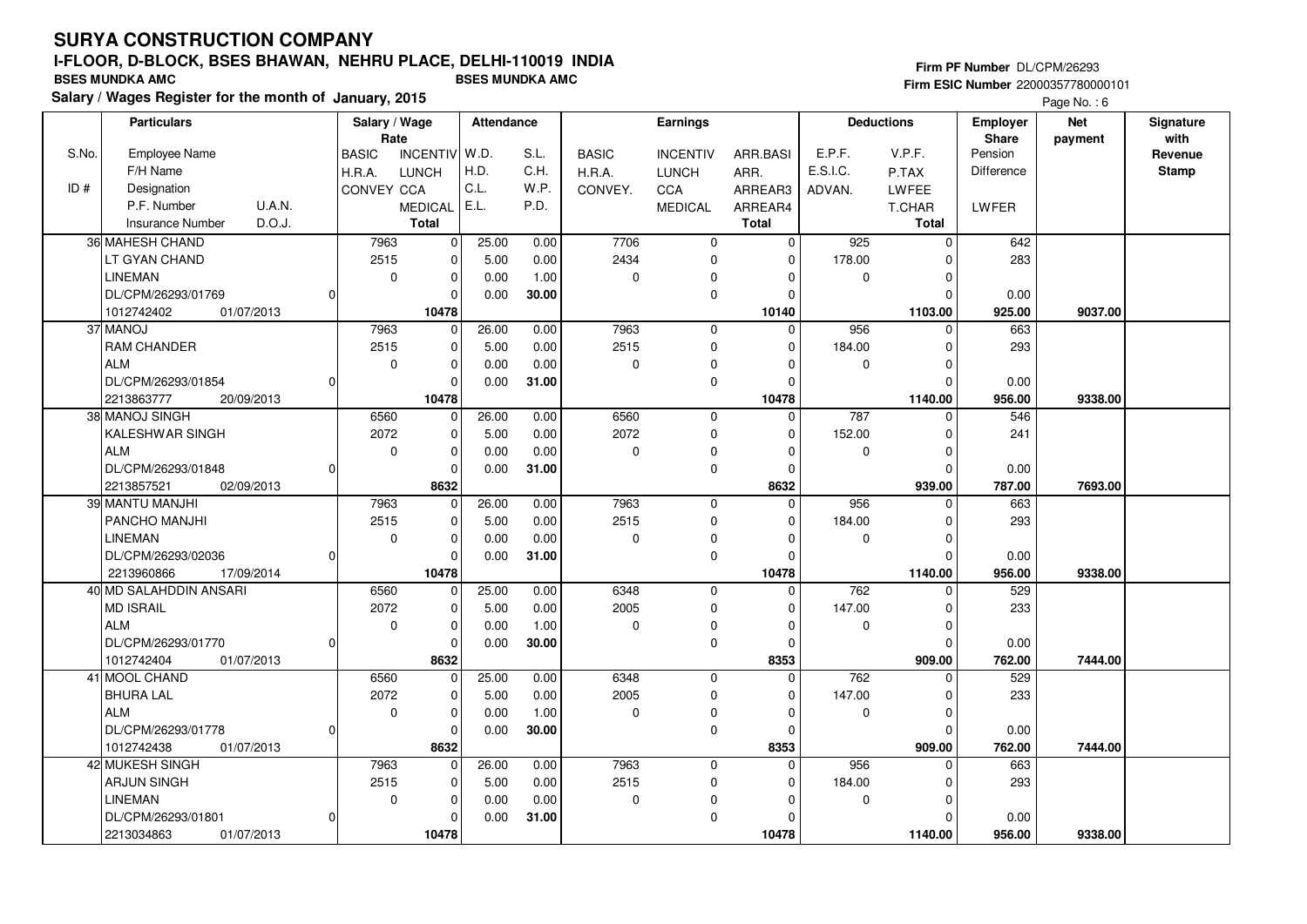**Salary / Wages Register for the month of January, 2015 BSES MUNDKA AMC BSES MUNDKA AMC**

### **Firm PF Number** DL/CPM/26293 **Firm ESIC Number** 22000357780000101

|       | <b>Particulars</b>                |              | Salary / Wage              | Attendance |       |              | Earnings        |              |             | <b>Deductions</b> | <b>Employer</b> | <b>Net</b> | Signature    |
|-------|-----------------------------------|--------------|----------------------------|------------|-------|--------------|-----------------|--------------|-------------|-------------------|-----------------|------------|--------------|
|       |                                   |              | Rate                       |            |       |              |                 |              |             |                   | <b>Share</b>    | payment    | with         |
| S.No. | Employee Name                     | <b>BASIC</b> | <b>INCENTIV</b>            | W.D.       | S.L.  | <b>BASIC</b> | <b>INCENTIV</b> | ARR.BASI     | E.P.F.      | V.P.F.            | Pension         |            | Revenue      |
|       | F/H Name                          | H.R.A.       | <b>LUNCH</b>               | H.D.       | C.H.  | H.R.A.       | LUNCH           | ARR.         | E.S.I.C.    | P.TAX             | Difference      |            | <b>Stamp</b> |
| ID#   | Designation                       |              | CONVEY CCA                 | C.L.       | W.P.  | CONVEY.      | CCA             | ARREAR3      | ADVAN.      | <b>LWFEE</b>      |                 |            |              |
|       | P.F. Number<br>U.A.N.             |              | <b>MEDICAL</b>             | E.L.       | P.D.  |              | <b>MEDICAL</b>  | ARREAR4      |             | T.CHAR            | LWFER           |            |              |
|       | D.O.J.<br><b>Insurance Number</b> |              | <b>Total</b>               |            |       |              |                 | <b>Total</b> |             | <b>Total</b>      |                 |            |              |
|       | 43 MUNENDRA                       |              | 6560<br>$\mathbf 0$        | 26.00      | 0.00  | 6560         | 0               | $\mathbf 0$  | 787         | $\mathbf 0$       | 546             |            |              |
|       | <b>MAHESH</b>                     |              | 2072<br>0                  | 5.00       | 0.00  | 2072         | 0               | 0            | 152.00      | 0                 | 241             |            |              |
|       | <b>ALM</b>                        |              | $\mathbf 0$<br>$\mathbf 0$ | 0.00       | 0.00  | $\mathbf 0$  | $\Omega$        | $\Omega$     | $\mathbf 0$ | $\Omega$          |                 |            |              |
|       | DL/CPM/26293/02040                |              | $\Omega$                   | 0.00       | 31.00 |              | $\mathbf 0$     | $\Omega$     |             | $\Omega$          | 0.00            |            |              |
|       | 2213972593<br>01/11/2014          |              | 8632                       |            |       |              |                 | 8632         |             | 939.00            | 787.00          | 7693.00    |              |
|       | 44 NARAYAN                        |              | 6560<br>$\mathbf 0$        | 25.00      | 0.00  | 6348         | $\mathbf 0$     | $\Omega$     | 762         | $\mathbf 0$       | 529             |            |              |
|       | <b>RAM PRASAD</b>                 |              | 2072<br>$\mathbf 0$        | 5.00       | 0.00  | 2005         | $\mathbf 0$     | 0            | 147.00      | $\mathbf 0$       | 233             |            |              |
|       | <b>ALM</b>                        |              | $\mathbf 0$<br>$\mathbf 0$ | 0.00       | 1.00  | 0            | $\mathbf 0$     | $\Omega$     | $\mathbf 0$ | $\Omega$          |                 |            |              |
|       | DL/CPM/26293/01771                |              | $\Omega$                   | 0.00       | 30.00 |              | $\mathbf 0$     | $\Omega$     |             | $\Omega$          | 0.00            |            |              |
|       | 1012742406<br>01/07/2013          |              | 8632                       |            |       |              |                 | 8353         |             | 909.00            | 762.00          | 7444.00    |              |
|       | 45 NARAYAN SINGH                  |              | 7963<br>0                  | 26.00      | 0.00  | 7963         | $\mathbf 0$     | $\mathbf 0$  | 956         | 0                 | 663             |            |              |
|       | <b>CHHABU PRASAD</b>              |              | 2515<br>$\mathbf 0$        | 5.00       | 0.00  | 2515         | $\mathbf 0$     | $\Omega$     | 184.00      | $\mathbf 0$       | 293             |            |              |
|       | <b>LINEMAN</b>                    |              | 0<br>$\mathbf 0$           | 0.00       | 0.00  | 0            | $\mathbf 0$     | $\Omega$     | $\Omega$    | $\mathbf 0$       |                 |            |              |
|       | DL/CPM/26293/01790                |              | $\mathbf 0$                | 0.00       | 31.00 |              | $\mathbf 0$     | $\Omega$     |             | $\Omega$          | 0.00            |            |              |
|       | 1106655865<br>01/07/2013          |              | 10478                      |            |       |              |                 | 10478        |             | 1140.00           | 956.00          | 9338.00    |              |
|       | 46 OM PARKASH                     |              | 6560<br>$\mathbf 0$        | 25.00      | 0.00  | 6348         | $\mathbf 0$     | $\Omega$     | 762         | $\Omega$          | 529             |            |              |
|       | <b>KHEM CHAND</b>                 |              | 2072<br>$\mathbf 0$        | 5.00       | 0.00  | 2005         | $\mathbf 0$     | $\Omega$     | 147.00      | $\mathbf 0$       | 233             |            |              |
|       | <b>ALM</b>                        |              | 0<br>$\Omega$              | 0.00       | 1.00  | 0            | $\mathbf 0$     | $\Omega$     | $\Omega$    | $\Omega$          |                 |            |              |
|       | DL/CPM/26293/01786                |              | $\mathbf 0$                | 0.00       | 30.00 |              | $\mathbf 0$     | $\Omega$     |             | $\Omega$          | 0.00            |            |              |
|       | 1013500534<br>01/07/2013          |              | 8632                       |            |       |              |                 | 8353         |             | 909.00            | 762.00          | 7444.00    |              |
|       | 47 OM PRAKASH PADARIA             |              | 6560<br>$\Omega$           | 25.00      | 0.00  | 6348         | $\mathbf 0$     | $\Omega$     | 762         | $\Omega$          | 529             |            |              |
|       | <b>KHAJAN SINGH</b>               |              | 2072<br>$\mathbf 0$        | 5.00       | 0.00  | 2005         | $\mathbf 0$     | $\Omega$     | 147.00      | $\mathbf 0$       | 233             |            |              |
|       | <b>ALM</b>                        |              | $\mathbf 0$<br>$\mathbf 0$ | 0.00       | 1.00  | 0            | $\Omega$        | $\Omega$     | $\mathbf 0$ | $\mathbf 0$       |                 |            |              |
|       | DL/CPM/26293/01816                |              | $\mathbf 0$                | 0.00       | 30.00 |              | $\mathbf 0$     | $\mathbf 0$  |             | $\mathbf 0$       | 0.00            |            |              |
|       | 2213833069<br>01/07/2013          |              | 8632                       |            |       |              |                 | 8353         |             | 909.00            | 762.00          | 7444.00    |              |
|       | 48 PANCHU MANDAL                  |              | 7963<br>$\Omega$           | 25.00      | 0.00  | 7706         | $\mathbf 0$     | $\Omega$     | 925         | $\Omega$          | 642             |            |              |
|       | JAGADISH MANGAL                   |              | 2515<br>$\mathbf 0$        | 5.00       | 0.00  | 2434         | $\mathbf 0$     | 0            | 178.00      | $\mathbf 0$       | 283             |            |              |
|       | <b>LINEMAN</b>                    |              | $\mathbf 0$<br>$\mathbf 0$ | 0.00       | 1.00  | 0            | 0               | $\Omega$     | $\mathbf 0$ | $\mathbf 0$       |                 |            |              |
|       | DL/CPM/26293/01831                |              | $\Omega$                   | 0.00       | 30.00 |              | $\mathbf 0$     | $\Omega$     |             | $\Omega$          | 0.00            |            |              |
|       | 01/07/2013<br>1012742408          |              | 10478                      |            |       |              |                 | 10140        |             | 1103.00           | 925.00          | 9037.00    |              |
|       | 49 PAPPU KUMAR RAI                |              | 7963<br>$\Omega$           | 0.00       | 0.00  | 0            | $\mathbf 0$     | $\Omega$     | $\mathbf 0$ | $\Omega$          | $\mathbf 0$     |            |              |
|       | <b>LALAN RAI</b>                  |              | 2515<br>$\mathbf 0$        | 0.00       | 0.00  | 0            | $\mathbf 0$     | 0            | 0.00        | $\mathbf 0$       | $\mathbf 0$     |            |              |
|       | LINEMAN                           |              | $\mathbf 0$<br>$\mathbf 0$ | 0.00       | 31.00 | 0            | $\Omega$        | $\Omega$     | 0           | $\mathbf 0$       |                 |            |              |
|       | DL/CPM/26293/01826                |              | $\Omega$                   | 0.00       | 0.00  |              | $\Omega$        | $\Omega$     |             | $\Omega$          | 0.00            |            |              |
|       | 01/11/2014<br>2213833553          |              | 10478                      |            |       |              |                 | $\bf{0}$     |             | 0.00              | 0.00            | 0.00       |              |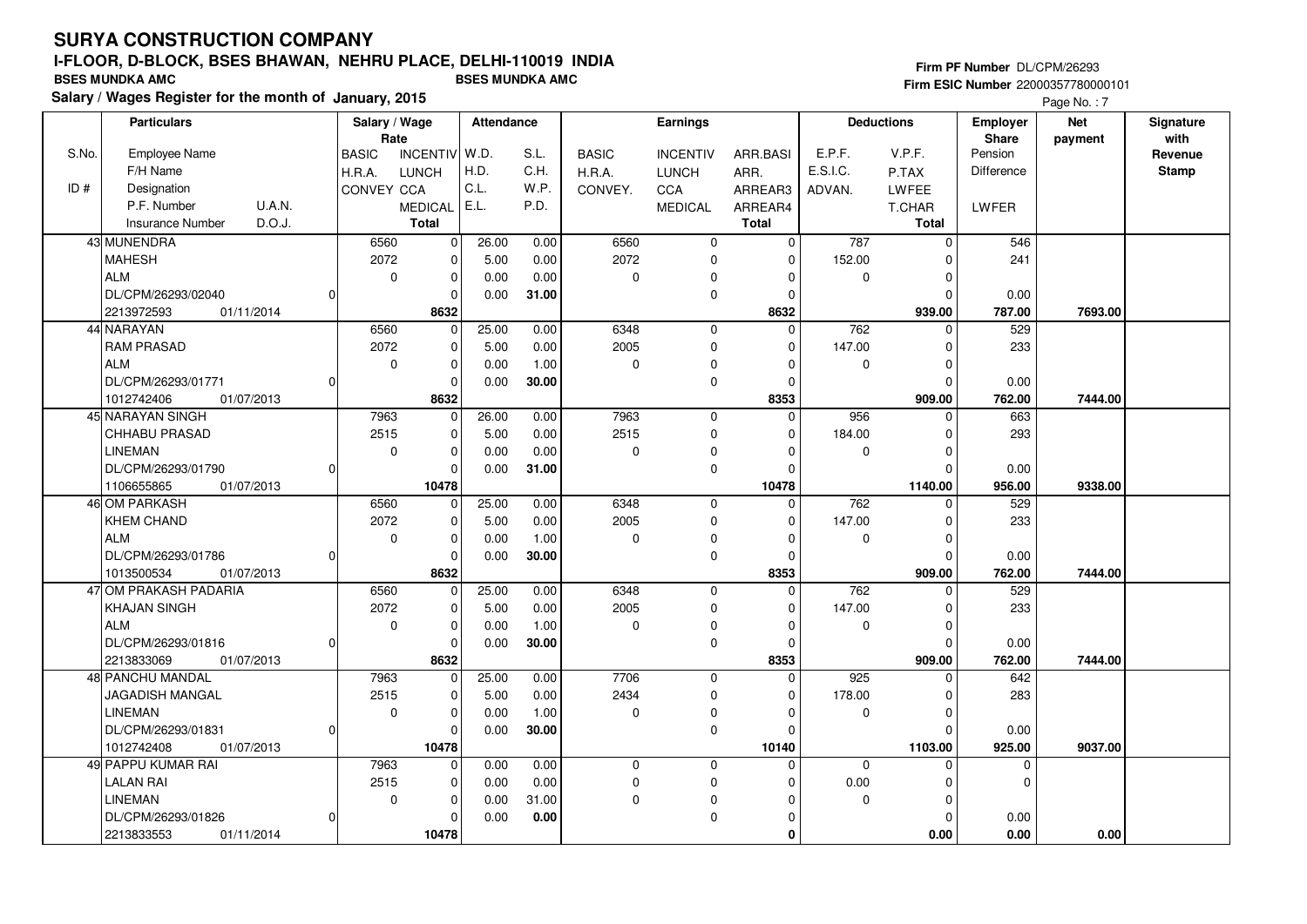**Salary / Wages Register for the month of January, 2015 BSES MUNDKA AMC BSES MUNDKA AMC**

## **Firm PF Number** DL/CPM/26293 **Firm ESIC Number** 22000357780000101

|       | <b>Particulars</b>                | Salary / Wage<br>Rate |                 | Attendance |       |              | <b>Earnings</b> |              |             | <b>Deductions</b> | <b>Employer</b><br>Share | <b>Net</b> | Signature<br>with |
|-------|-----------------------------------|-----------------------|-----------------|------------|-------|--------------|-----------------|--------------|-------------|-------------------|--------------------------|------------|-------------------|
| S.No. | Employee Name                     | <b>BASIC</b>          | <b>INCENTIV</b> | W.D.       | S.L.  | <b>BASIC</b> | <b>INCENTIV</b> | ARR.BASI     | E.P.F.      | V.P.F.            | Pension                  | payment    | Revenue           |
|       | F/H Name                          | H.R.A.                | <b>LUNCH</b>    | H.D.       | C.H.  | H.R.A.       | <b>LUNCH</b>    | ARR.         | E.S.I.C.    | P.TAX             | <b>Difference</b>        |            | <b>Stamp</b>      |
| ID#   | Designation                       | CONVEY CCA            |                 | C.L.       | W.P.  | CONVEY.      | CCA             | ARREAR3      | ADVAN.      | LWFEE             |                          |            |                   |
|       | P.F. Number<br><b>U.A.N.</b>      |                       | <b>MEDICAL</b>  | E.L.       | P.D.  |              | <b>MEDICAL</b>  | ARREAR4      |             | T.CHAR            | LWFER                    |            |                   |
|       | D.O.J.<br><b>Insurance Number</b> |                       | <b>Total</b>    |            |       |              |                 | <b>Total</b> |             | <b>Total</b>      |                          |            |                   |
|       | 50 PARDEEP KUMAR                  | 7963                  | $\Omega$        | 26.00      | 0.00  | 7963         | $\mathbf 0$     | $\mathbf 0$  | 956         | $\mathbf 0$       | 663                      |            |                   |
|       | KARU PARSAD SINGH                 | 2515                  | $\mathbf 0$     | 5.00       | 0.00  | 2515         | $\mathbf 0$     | $\Omega$     | 184.00      | $\Omega$          | 293                      |            |                   |
|       | <b>LINEMAN</b>                    | $\mathbf 0$           | $\mathbf 0$     | 0.00       | 0.00  | 0            | $\Omega$        | $\Omega$     | $\mathbf 0$ | $\mathbf 0$       |                          |            |                   |
|       | DL/CPM/26293/01812                |                       | $\Omega$        | 0.00       | 31.00 |              | $\mathbf 0$     | $\Omega$     |             | $\Omega$          | 0.00                     |            |                   |
|       | 2213832739<br>01/07/2013          |                       | 10478           |            |       |              |                 | 10478        |             | 1140.00           | 956.00                   | 9338.00    |                   |
|       | 51 PAWAN KUMAR                    | 6560                  | $\Omega$        | 26.00      | 0.00  | 6560         | $\mathbf 0$     | $\Omega$     | 787         | $\Omega$          | 546                      |            |                   |
|       | <b>MUNNE SINGH</b>                | 2072                  | $\mathbf 0$     | 5.00       | 0.00  | 2072         | $\mathbf 0$     | 0            | 152.00      | 0                 | 241                      |            |                   |
|       | <b>ALM</b>                        | $\mathbf 0$           | $\mathbf 0$     | 0.00       | 0.00  | 0            | $\Omega$        | $\Omega$     | 0           | $\mathbf 0$       |                          |            |                   |
|       | DL/CPM/26293/01793                |                       | $\Omega$        | 0.00       | 31.00 |              | $\mathbf 0$     | $\Omega$     |             | $\Omega$          | 0.00                     |            |                   |
|       | 1113956881<br>01/07/2013          |                       | 8632            |            |       |              |                 | 8632         |             | 939.00            | 787.00                   | 7693.00    |                   |
|       | 52 PAWAN KUMAR                    | 7963                  | $\Omega$        | 25.00      | 0.00  | 7706         | $\mathbf 0$     | $\Omega$     | 925         | $\mathbf 0$       | 642                      |            |                   |
|       | <b>SHRI RAM</b>                   | 2515                  | $\mathbf 0$     | 5.00       | 0.00  | 2434         | $\mathbf 0$     | $\Omega$     | 178.00      | $\mathbf 0$       | 283                      |            |                   |
|       | <b>LINEMAN</b>                    | $\mathbf 0$           | $\mathbf 0$     | 0.00       | 1.00  | 0            | $\mathbf 0$     | $\Omega$     | 0           | $\mathbf 0$       |                          |            |                   |
|       | DL/CPM/26293/01795                |                       | $\Omega$        | 0.00       | 30.00 |              | $\mathbf 0$     | $\Omega$     |             | $\Omega$          | 0.00                     |            |                   |
|       | 1113957149<br>01/07/2013          |                       | 10478           |            |       |              |                 | 10140        |             | 1103.00           | 925.00                   | 9037.00    |                   |
|       | 53 PINTU SINGH                    | 7963                  | $\mathbf 0$     | 26.00      | 0.00  | 7963         | $\mathbf 0$     | $\Omega$     | 956         | $\mathbf 0$       | 663                      |            |                   |
|       | TEJ NARAYAN SINGH                 | 2515                  | $\Omega$        | 5.00       | 0.00  | 2515         | $\mathbf 0$     | $\Omega$     | 184.00      | $\Omega$          | 293                      |            |                   |
|       | <b>LINEMAN</b>                    | 0                     | $\mathbf 0$     | 0.00       | 0.00  | 0            | $\mathbf 0$     | $\Omega$     | $\mathbf 0$ | $\mathbf 0$       |                          |            |                   |
|       | DL/CPM/26293/01827                |                       | 0               | 0.00       | 31.00 |              | $\mathbf 0$     | $\Omega$     |             | $\Omega$          | 0.00                     |            |                   |
|       | 2213833558<br>01/07/2013          |                       | 10478           |            |       |              |                 | 10478        |             | 1140.00           | 956.00                   | 9338.00    |                   |
|       | 54 PRASHANTA KR MEHATA            | 6560                  | $\Omega$        | 26.00      | 0.00  | 6560         | $\mathbf 0$     | $\Omega$     | 787         | $\Omega$          | 546                      |            |                   |
|       | <b>MOL MEHATA</b>                 | 2072                  | $\Omega$        | 5.00       | 0.00  | 2072         | $\mathbf 0$     | $\Omega$     | 152.00      | $\Omega$          | 241                      |            |                   |
|       | <b>ALM</b>                        | 0                     | $\mathbf 0$     | 0.00       | 0.00  | 0            | $\Omega$        | $\Omega$     | $\Omega$    | $\mathbf 0$       |                          |            |                   |
|       | DL/CPM/26293/01895                |                       | $\mathbf 0$     | 0.00       | 31.00 |              | $\mathbf 0$     | $\mathbf 0$  |             | $\Omega$          | 0.00                     |            |                   |
|       | 01/09/2014<br>2213958703          |                       | 8632            |            |       |              |                 | 8632         |             | 939.00            | 787.00                   | 7693.00    |                   |
|       | 55 RADHEY SHYAM                   | 6560                  | $\mathbf 0$     | 26.00      | 0.00  | 6560         | $\mathbf 0$     | $\Omega$     | 787         | $\mathbf 0$       | 546                      |            |                   |
|       | <b>AYODHYA PRASAD</b>             | 2072                  | $\Omega$        | 5.00       | 0.00  | 2072         | $\mathbf 0$     | $\Omega$     | 152.00      | $\Omega$          | 241                      |            |                   |
|       | <b>ALM</b>                        | $\mathbf 0$           | $\mathbf 0$     | 0.00       | 0.00  | 0            | 0               | 0            | $\mathbf 0$ | $\mathbf 0$       |                          |            |                   |
|       | DL/CPM/26293/01828                |                       | 0               | 0.00       | 31.00 |              | $\mathbf 0$     | $\Omega$     |             | $\mathbf 0$       | 0.00                     |            |                   |
|       | 2213833561<br>01/07/2013          |                       | 8632            |            |       |              |                 | 8632         |             | 939.00            | 787.00                   | 7693.00    |                   |
|       | 56 RAJAN KUMAR                    | 6560                  | $\Omega$        | 25.00      | 0.00  | 6348         | $\mathbf 0$     | $\Omega$     | 762         | $\mathbf 0$       | 529                      |            |                   |
|       | RAM PARSAD MANDAL                 | 2072                  | 0               | 5.00       | 0.00  | 2005         | 0               | 0            | 147.00      | $\mathbf 0$       | 233                      |            |                   |
|       | <b>ALM</b>                        | $\mathbf 0$           | $\mathbf 0$     | 0.00       | 1.00  | 0            | $\Omega$        | $\Omega$     | $\mathbf 0$ | $\mathbf 0$       |                          |            |                   |
|       | DL/CPM/26293/01834                |                       | $\Omega$        | 0.00       | 30.00 |              | $\Omega$        | $\Omega$     |             | $\Omega$          | 0.00                     |            |                   |
|       | 01/07/2013<br>1012742413          |                       | 8632            |            |       |              |                 | 8353         |             | 909.00            | 762.00                   | 7444.00    |                   |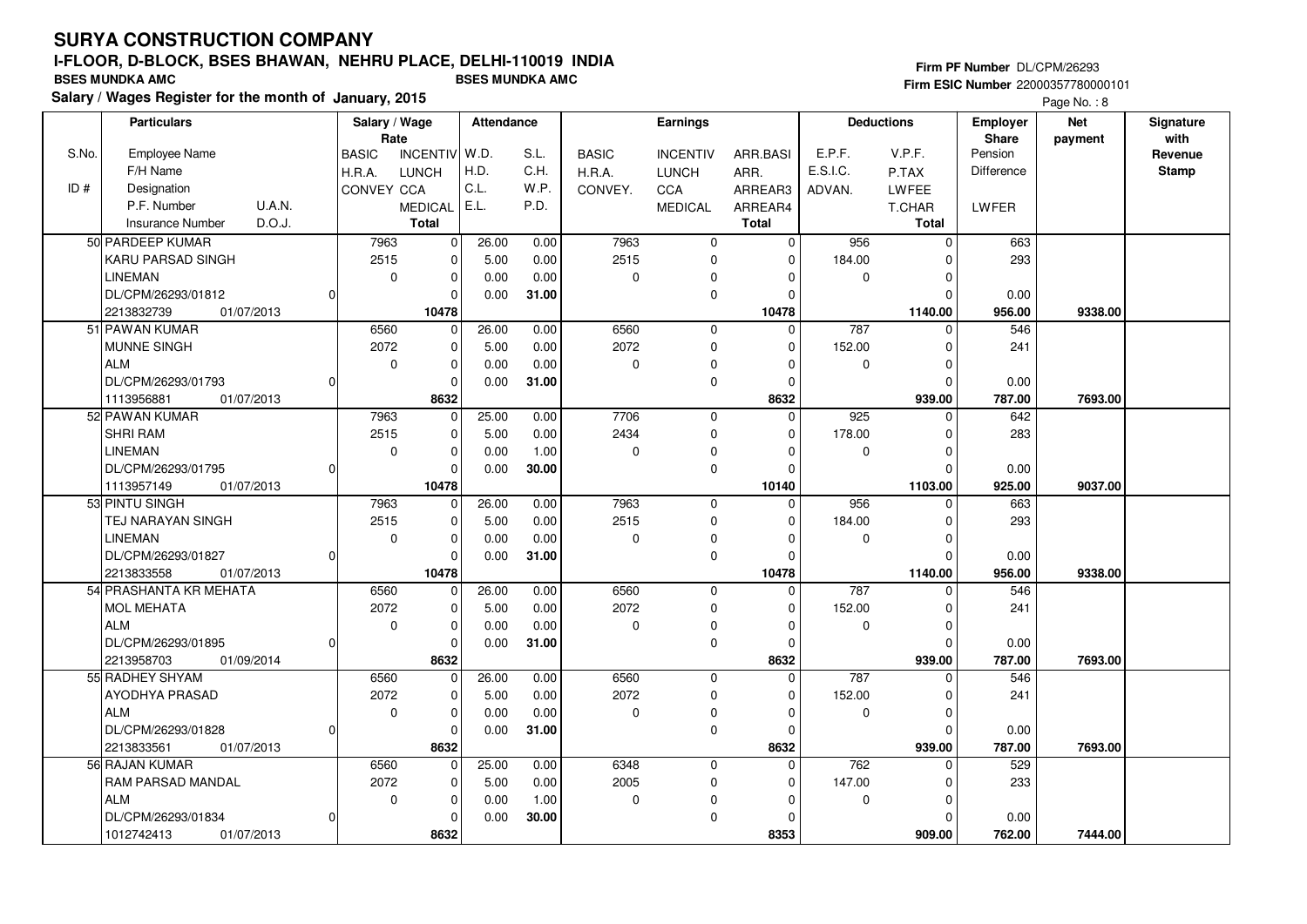### **Firm PF Number** DL/CPM/26293 **Firm ESIC Number** 22000357780000101

|       | <b>Particulars</b>                |                | Salary / Wage<br>Rate |                 | Attendance |       |              | Earnings        |              |             | <b>Deductions</b> | <b>Employer</b><br>Share | <b>Net</b> | Signature<br>with |
|-------|-----------------------------------|----------------|-----------------------|-----------------|------------|-------|--------------|-----------------|--------------|-------------|-------------------|--------------------------|------------|-------------------|
| S.No. | <b>Employee Name</b>              |                | <b>BASIC</b>          | <b>INCENTIV</b> | W.D.       | S.L.  | <b>BASIC</b> | <b>INCENTIV</b> | ARR.BASI     | E.P.F.      | V.P.F.            | Pension                  | payment    | Revenue           |
|       | F/H Name                          |                | H.R.A.                | <b>LUNCH</b>    | H.D.       | C.H.  | H.R.A.       | <b>LUNCH</b>    | ARR.         | E.S.I.C.    | P.TAX             | Difference               |            | <b>Stamp</b>      |
| ID#   | Designation                       |                | CONVEY CCA            |                 | C.L.       | W.P.  | CONVEY.      | CCA             | ARREAR3      | ADVAN.      | <b>LWFEE</b>      |                          |            |                   |
|       | U.A.N.<br>P.F. Number             |                |                       | <b>MEDICAL</b>  | E.L.       | P.D.  |              | <b>MEDICAL</b>  | ARREAR4      |             | T.CHAR            | <b>LWFER</b>             |            |                   |
|       | D.O.J.<br><b>Insurance Number</b> |                |                       | <b>Total</b>    |            |       |              |                 | <b>Total</b> |             | <b>Total</b>      |                          |            |                   |
|       | 57 RAJESH                         |                | 6560                  | 0               | 25.00      | 0.00  | 6348         | $\mathbf 0$     | $\Omega$     | 762         | $\mathbf 0$       | 529                      |            |                   |
|       | <b>RAM CHANDER</b>                |                | 2072                  | $\mathbf{0}$    | 5.00       | 0.00  | 2005         | 0               | $\mathbf 0$  | 147.00      | $\mathbf 0$       | 233                      |            |                   |
|       | <b>ALM</b>                        |                | $\mathbf 0$           | 0               | 0.00       | 1.00  | 0            | 0               | $\Omega$     | 0           | $\mathbf 0$       |                          |            |                   |
|       | DL/CPM/26293/01821                | $\Omega$       |                       | 0               | 0.00       | 30.00 |              | $\mathbf 0$     | $\Omega$     |             | $\Omega$          | 0.00                     |            |                   |
|       | 01/07/2013<br>1113957071          |                |                       | 8632            |            |       |              |                 | 8353         |             | 909.00            | 762.00                   | 7444.00    |                   |
|       | 58 RAJIV KUMAR                    |                | 6560                  | $\Omega$        | 26.00      | 0.00  | 6560         | 0               | $\Omega$     | 787         | $\Omega$          | 546                      |            |                   |
|       | A N GPTA                          |                | 2072                  | 0               | 5.00       | 0.00  | 2072         | 0               | $\Omega$     | 152.00      | $\mathbf 0$       | 241                      |            |                   |
|       | <b>ALM</b>                        |                | $\mathbf 0$           | 0               | 0.00       | 0.00  | 0            | $\mathbf 0$     | $\Omega$     | 0           | $\mathbf 0$       |                          |            |                   |
|       | DL/CPM/26293/01893                | $\Omega$       |                       | $\Omega$        | 0.00       | 31.00 |              | $\pmb{0}$       | $\Omega$     |             | $\Omega$          | 0.00                     |            |                   |
|       | 2213958691<br>01/09/2014          |                |                       | 8632            |            |       |              |                 | 8632         |             | 939.00            | 787.00                   | 7693.00    |                   |
|       | 59 RAJPAL                         |                | 7963                  | $\mathbf{0}$    | 25.00      | 0.00  | 7706         | $\mathbf 0$     | $\mathbf 0$  | 925         | $\mathbf 0$       | 642                      |            |                   |
|       | <b>DHANRAJ SINGH</b>              |                | 2515                  | 0               | 5.00       | 0.00  | 2434         | $\Omega$        | $\Omega$     | 178.00      | $\mathbf 0$       | 283                      |            |                   |
|       | <b>LINEMAN</b>                    |                | $\mathbf 0$           | 0               | 0.00       | 1.00  | $\mathbf 0$  | 0               | $\Omega$     | $\mathbf 0$ | $\mathbf 0$       |                          |            |                   |
|       | DL/CPM/26293/01788                | 0              |                       | $\Omega$        | 0.00       | 30.00 |              | 0               | $\Omega$     |             | $\Omega$          | 0.00                     |            |                   |
|       | 1013500547<br>01/07/2013          |                |                       | 10478           |            |       |              |                 | 10140        |             | 1103.00           | 925.00                   | 9037.00    |                   |
|       | 60 RAM KUMAR                      |                | 7963                  | 0               | 26.00      | 0.00  | 7963         | $\mathbf 0$     | $\mathbf 0$  | 956         | $\mathbf 0$       | 663                      |            |                   |
|       | <b>GHASITA RAM</b>                |                | 2515                  | 0               | 5.00       | 0.00  | 2515         | $\mathbf 0$     | $\Omega$     | 184.00      | $\Omega$          | 293                      |            |                   |
|       | <b>LINEMAN</b>                    |                | $\mathbf 0$           | 0               | 0.00       | 0.00  | 0            | $\mathbf 0$     | $\Omega$     | $\mathbf 0$ | $\mathbf 0$       |                          |            |                   |
|       | DL/CPM/26293/01830                | 0              |                       | $\Omega$        | 0.00       | 31.00 |              | 0               | $\Omega$     |             | $\Omega$          | 0.00                     |            |                   |
|       | 2206684269<br>01/07/2013          |                |                       | 10478           |            |       |              |                 | 10478        |             | 1140.00           | 956.00                   | 9338.00    |                   |
|       | 61 RAM SINGH                      |                | 6560                  | 0               | 25.00      | 0.00  | 6348         | 0               | $\Omega$     | 762         | $\mathbf 0$       | 529                      |            |                   |
|       | <b>BAHADUR SINGH</b>              |                | 2072                  | 0               | 5.00       | 0.00  | 2005         | 0               | $\Omega$     | 147.00      | $\mathbf 0$       | 233                      |            |                   |
|       | <b>ALM</b>                        |                | $\mathbf 0$           | 0               | 0.00       | 1.00  | $\Omega$     | $\mathbf 0$     | $\Omega$     | $\mathbf 0$ | $\mathbf 0$       |                          |            |                   |
|       | DL/CPM/26293/01837                | $\Omega$       |                       | 0               | 0.00       | 30.00 |              | 0               | $\Omega$     |             | $\mathbf 0$       | 0.00                     |            |                   |
|       | 1012742420<br>01/07/2013          |                |                       | 8632            |            |       |              |                 | 8353         |             | 909.00            | 762.00                   | 7444.00    |                   |
|       | 62 RAMAKANT                       |                | 6560                  | 0               | 26.00      | 0.00  | 6560         | $\mathbf 0$     | $\Omega$     | 787         | $\Omega$          | 546                      |            |                   |
|       | <b>JAGDISH CHANDER</b>            |                | 2072                  | 0               | 5.00       | 0.00  | 2072         | $\mathbf 0$     | $\Omega$     | 152.00      | $\mathbf 0$       | 241                      |            |                   |
|       | <b>ALM</b>                        |                | $\mathbf 0$           | 0               | 0.00       | 0.00  | 0            | 0               | $\Omega$     | $\mathbf 0$ | $\mathbf 0$       |                          |            |                   |
|       | DL/CPM/26293/01896                | $\overline{0}$ |                       | 0               | 0.00       | 31.00 |              | $\mathbf 0$     | $\Omega$     |             | $\mathbf 0$       | 0.00                     |            |                   |
|       | 2213958704<br>01/09/2014          |                |                       | 8632            |            |       |              |                 | 8632         |             | 939.00            | 787.00                   | 7693.00    |                   |
|       | 63 RAMAN KUMAR                    |                | 6560                  | 0               | 25.00      | 0.00  | 6348         | $\mathbf 0$     | $\Omega$     | 762         | $\Omega$          | 529                      |            |                   |
|       | <b>RAMESH KUMAR</b>               |                | 2072                  | 0               | 5.00       | 0.00  | 2005         | 0               | $\Omega$     | 147.00      | $\mathbf 0$       | 233                      |            |                   |
|       | <b>ALM</b>                        |                | 0                     | 0               | 0.00       | 1.00  | 0            | $\Omega$        | $\Omega$     | 0           | 0                 |                          |            |                   |
|       | DL/CPM/26293/01780                | 0              |                       | $\Omega$        | 0.00       | 30.00 |              | $\Omega$        | $\Omega$     |             | $\Omega$          | 0.00                     |            |                   |
|       | 1012925380<br>01/07/2013          |                |                       | 8632            |            |       |              |                 | 8353         |             | 909.00            | 762.00                   | 7444.00    |                   |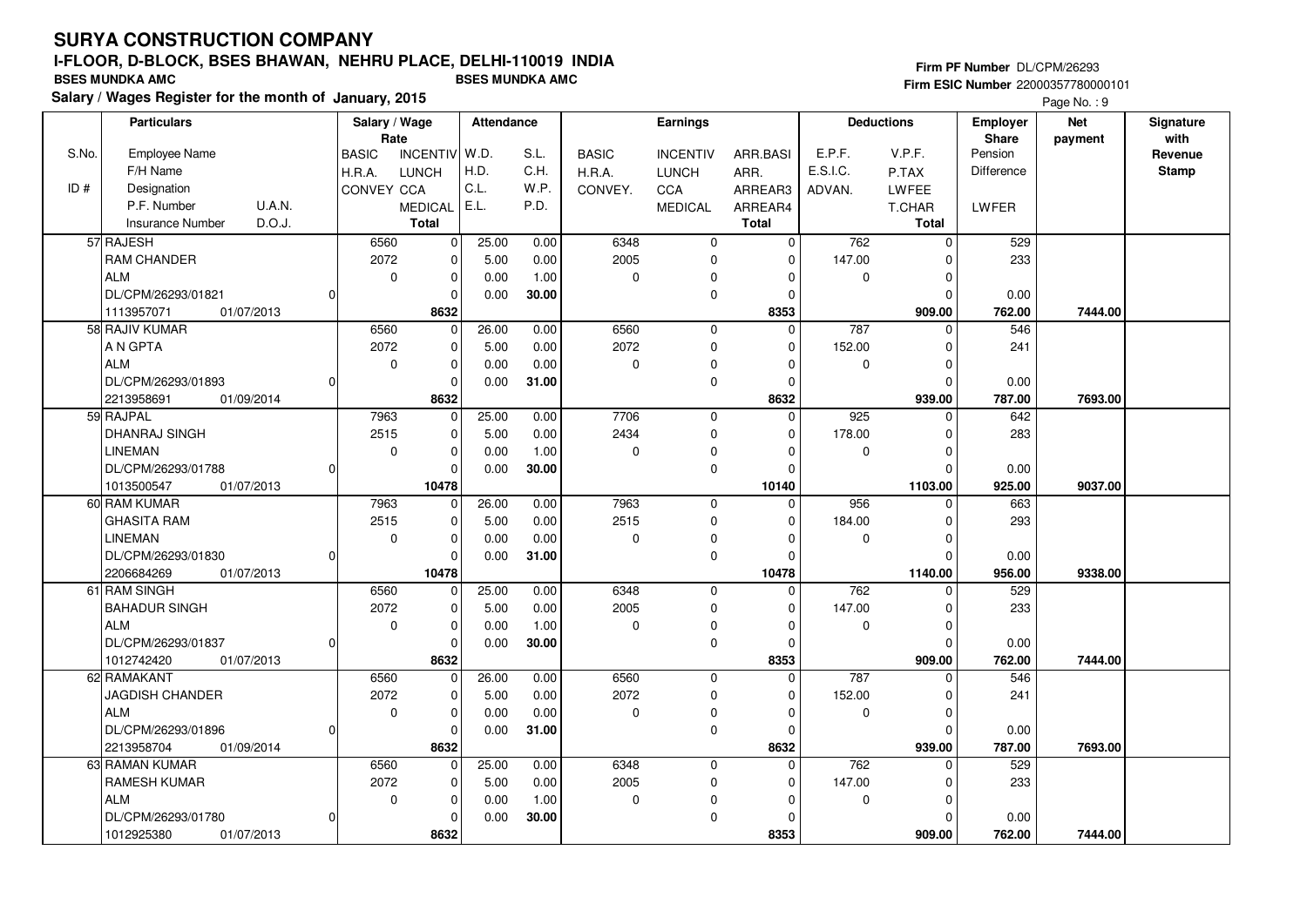## **Firm PF Number** DL/CPM/26293 **Firm ESIC Number** 22000357780000101

| Rate<br>Share<br>payment<br>S.No.<br>Employee Name<br>  W.D.<br>S.L.<br>E.P.F.<br>V.P.F.<br>Pension<br><b>INCENTIV</b><br><b>BASIC</b><br><b>BASIC</b><br><b>INCENTIV</b><br>ARR.BASI<br>F/H Name<br>H.D.<br>C.H.<br>E.S.I.C.<br><b>LUNCH</b><br>Difference<br>H.R.A.<br>H.R.A.<br><b>LUNCH</b><br>ARR.<br>P.TAX<br>C.L.<br>ID#<br>Designation<br>W.P.<br><b>CONVEY CCA</b><br>CONVEY.<br>CCA<br>ARREAR3<br>LWFEE<br>ADVAN.<br>E.L.<br>P.F. Number<br><b>U.A.N.</b><br>P.D.<br><b>MEDICAL</b><br><b>MEDICAL</b><br>ARREAR4<br>T.CHAR<br>LWFER<br>D.O.J.<br><b>Total</b><br><b>Total</b><br><b>Insurance Number</b><br>Total<br>64 RAMBIR<br>6560<br>0.00<br>6560<br>$\mathbf 0$<br>787<br>546<br>0<br>26.00<br>$\mathbf 0$<br>$\mathbf 0$<br>SUNHERI LAL<br>2072<br>2072<br>$\mathbf 0$<br>152.00<br>241<br>5.00<br>0.00<br>$\mathbf 0$<br>0<br>$\Omega$ |                 |
|----------------------------------------------------------------------------------------------------------------------------------------------------------------------------------------------------------------------------------------------------------------------------------------------------------------------------------------------------------------------------------------------------------------------------------------------------------------------------------------------------------------------------------------------------------------------------------------------------------------------------------------------------------------------------------------------------------------------------------------------------------------------------------------------------------------------------------------------------------|-----------------|
|                                                                                                                                                                                                                                                                                                                                                                                                                                                                                                                                                                                                                                                                                                                                                                                                                                                          | with<br>Revenue |
|                                                                                                                                                                                                                                                                                                                                                                                                                                                                                                                                                                                                                                                                                                                                                                                                                                                          | <b>Stamp</b>    |
|                                                                                                                                                                                                                                                                                                                                                                                                                                                                                                                                                                                                                                                                                                                                                                                                                                                          |                 |
|                                                                                                                                                                                                                                                                                                                                                                                                                                                                                                                                                                                                                                                                                                                                                                                                                                                          |                 |
|                                                                                                                                                                                                                                                                                                                                                                                                                                                                                                                                                                                                                                                                                                                                                                                                                                                          |                 |
|                                                                                                                                                                                                                                                                                                                                                                                                                                                                                                                                                                                                                                                                                                                                                                                                                                                          |                 |
|                                                                                                                                                                                                                                                                                                                                                                                                                                                                                                                                                                                                                                                                                                                                                                                                                                                          |                 |
| <b>ALM</b><br>$\mathbf 0$<br>0.00<br>0<br>0<br>0.00<br>0<br>0<br>0<br>$\Omega$                                                                                                                                                                                                                                                                                                                                                                                                                                                                                                                                                                                                                                                                                                                                                                           |                 |
| $\mathbf 0$<br>DL/CPM/26293/01819<br>31.00<br>0.00<br>0<br>0.00<br>$\Omega$<br>$\Omega$<br>U                                                                                                                                                                                                                                                                                                                                                                                                                                                                                                                                                                                                                                                                                                                                                             |                 |
| 01/07/2013<br>8632<br>8632<br>787.00<br>1113985040<br>939.00<br>7693.00                                                                                                                                                                                                                                                                                                                                                                                                                                                                                                                                                                                                                                                                                                                                                                                  |                 |
| 7706<br>65 RAMESH KUMAR<br>7963<br>25.00<br>0.00<br>$\Omega$<br>925<br>642<br>$\mathbf 0$<br>$\mathbf 0$<br>$\Omega$                                                                                                                                                                                                                                                                                                                                                                                                                                                                                                                                                                                                                                                                                                                                     |                 |
| 2434<br>2515<br>JHALLU<br>5.00<br>0.00<br>178.00<br>283<br>0<br>0<br>$\Omega$<br>$\Omega$                                                                                                                                                                                                                                                                                                                                                                                                                                                                                                                                                                                                                                                                                                                                                                |                 |
| <b>LINEMAN</b><br>$\mathbf 0$<br>1.00<br>0<br>$\mathbf 0$<br>0.00<br>$\Omega$<br>0<br>$\Omega$<br>$\Omega$                                                                                                                                                                                                                                                                                                                                                                                                                                                                                                                                                                                                                                                                                                                                               |                 |
| DL/CPM/26293/01773<br>30.00<br>$\mathbf 0$<br>$\Omega$<br>0.00<br>$\Omega$<br>$\Omega$<br>0.00                                                                                                                                                                                                                                                                                                                                                                                                                                                                                                                                                                                                                                                                                                                                                           |                 |
| 10478<br>1012742417<br>01/07/2013<br>10140<br>1103.00<br>925.00<br>9037.00                                                                                                                                                                                                                                                                                                                                                                                                                                                                                                                                                                                                                                                                                                                                                                               |                 |
| 66 RAMESH THAKUR<br>7706<br>7963<br>25.00<br>0.00<br>$\mathbf 0$<br>$\Omega$<br>925<br>642<br>$\mathbf 0$<br>$\Omega$                                                                                                                                                                                                                                                                                                                                                                                                                                                                                                                                                                                                                                                                                                                                    |                 |
| <b>TRIVENI THAKUR</b><br>2515<br>0.00<br>2434<br>0<br>5.00<br>$\mathbf 0$<br>178.00<br>283<br>0<br>$\Omega$                                                                                                                                                                                                                                                                                                                                                                                                                                                                                                                                                                                                                                                                                                                                              |                 |
| <b>LINEMAN</b><br>$\mathbf 0$<br>$\mathbf 0$<br>1.00<br>$\pmb{0}$<br>$\Omega$<br>0.00<br>$\Omega$<br>$\Omega$<br>0                                                                                                                                                                                                                                                                                                                                                                                                                                                                                                                                                                                                                                                                                                                                       |                 |
| DL/CPM/26293/01825<br>30.00<br>$\mathbf 0$<br>$\mathbf{0}$<br>0.00<br>$\Omega$<br>$\Omega$<br>0.00<br>$\Omega$                                                                                                                                                                                                                                                                                                                                                                                                                                                                                                                                                                                                                                                                                                                                           |                 |
| 2213833550<br>01/03/2014<br>10478<br>10140<br>1103.00<br>925.00<br>9037.00                                                                                                                                                                                                                                                                                                                                                                                                                                                                                                                                                                                                                                                                                                                                                                               |                 |
| 7963<br>67 RATAN ROY<br>7963<br>26.00<br>0.00<br>$\mathbf 0$<br>956<br>663<br>$\mathbf 0$<br>0<br>0                                                                                                                                                                                                                                                                                                                                                                                                                                                                                                                                                                                                                                                                                                                                                      |                 |
| MUKTI NATH ROY<br>2515<br>2515<br>293<br>$\mathbf 0$<br>5.00<br>0.00<br>$\mathbf 0$<br>184.00<br>$\Omega$<br>$\Omega$                                                                                                                                                                                                                                                                                                                                                                                                                                                                                                                                                                                                                                                                                                                                    |                 |
| <b>LINEMAN</b><br>0<br>$\mathbf 0$<br>0.00<br>0.00<br>0<br>$\mathbf 0$<br>0<br>$\Omega$<br>$\Omega$                                                                                                                                                                                                                                                                                                                                                                                                                                                                                                                                                                                                                                                                                                                                                      |                 |
| DL/CPM/26293/01866<br>31.00<br>$\mathbf 0$<br>0.00<br>$\Omega$<br>0.00<br>$\Omega$<br>$\Omega$<br>$\Omega$                                                                                                                                                                                                                                                                                                                                                                                                                                                                                                                                                                                                                                                                                                                                               |                 |
| 1013034868<br>10478<br>10478<br>1140.00<br>956.00<br>9338.00<br>02/12/2013                                                                                                                                                                                                                                                                                                                                                                                                                                                                                                                                                                                                                                                                                                                                                                               |                 |
| 68 REMENDRA<br>0.00<br>7963<br>663<br>7963<br>26.00<br>$\mathbf 0$<br>$\mathbf 0$<br>956<br>0<br>$\Omega$                                                                                                                                                                                                                                                                                                                                                                                                                                                                                                                                                                                                                                                                                                                                                |                 |
| CHANDRA<br>2515<br>2515<br>5.00<br>0.00<br>$\mathbf 0$<br>184.00<br>293<br>$\mathbf 0$<br>$\Omega$<br>$\Omega$                                                                                                                                                                                                                                                                                                                                                                                                                                                                                                                                                                                                                                                                                                                                           |                 |
| <b>LINEMAN</b><br>0.00<br>0<br>0<br>$\mathbf 0$<br>0.00<br>$\Omega$<br>$\mathbf 0$<br>$\mathbf 0$<br>0                                                                                                                                                                                                                                                                                                                                                                                                                                                                                                                                                                                                                                                                                                                                                   |                 |
| 31.00<br>DL/CPM/26293/01843<br>0<br>0.00<br>$\pmb{0}$<br>$\Omega$<br>0.00<br>0<br>$\Omega$                                                                                                                                                                                                                                                                                                                                                                                                                                                                                                                                                                                                                                                                                                                                                               |                 |
| 1140.00<br>2213845656<br>10478<br>10478<br>956.00<br>9338.00<br>01/08/2013                                                                                                                                                                                                                                                                                                                                                                                                                                                                                                                                                                                                                                                                                                                                                                               |                 |
| 69 SANJAY YADAV<br>762<br>6560<br>25.00<br>0.00<br>6348<br>$\Omega$<br>529<br>0<br>$\mathbf 0$<br>$\Omega$                                                                                                                                                                                                                                                                                                                                                                                                                                                                                                                                                                                                                                                                                                                                               |                 |
| 2072<br>2005<br><b>BALCHAND YADAV</b><br>0<br>5.00<br>0.00<br>$\mathbf 0$<br>147.00<br>233<br>$\Omega$<br>$\Omega$                                                                                                                                                                                                                                                                                                                                                                                                                                                                                                                                                                                                                                                                                                                                       |                 |
| <b>ALM</b><br>$\mathbf 0$<br>$\mathbf 0$<br>1.00<br>0<br>0.00<br>0<br>0<br>0<br>$\Omega$                                                                                                                                                                                                                                                                                                                                                                                                                                                                                                                                                                                                                                                                                                                                                                 |                 |
| 30.00<br>$\mathbf 0$<br>DL/CPM/26293/01802<br>0.00<br>$\Omega$<br>0.00<br>0<br>0<br>$\Omega$                                                                                                                                                                                                                                                                                                                                                                                                                                                                                                                                                                                                                                                                                                                                                             |                 |
| 2213632664<br>01/07/2013<br>8632<br>8353<br>909.00<br>762.00<br>7444.00                                                                                                                                                                                                                                                                                                                                                                                                                                                                                                                                                                                                                                                                                                                                                                                  |                 |
| 70 SARWAN KUMAR<br>6560<br>26.00<br>6560<br>787<br>546<br>0.00<br>$\mathbf 0$<br>$\Omega$<br>$\mathbf 0$<br>$\Omega$                                                                                                                                                                                                                                                                                                                                                                                                                                                                                                                                                                                                                                                                                                                                     |                 |
| 2072<br>2072<br>152.00<br><b>RAJENDER SINGH</b><br>$\mathbf 0$<br>5.00<br>0.00<br>$\mathbf 0$<br>241<br>0<br>$\Omega$                                                                                                                                                                                                                                                                                                                                                                                                                                                                                                                                                                                                                                                                                                                                    |                 |
| <b>ALM</b><br>$\mathbf 0$<br>$\mathbf 0$<br>0.00<br>0<br>0.00<br>$\Omega$<br>0<br>$\Omega$<br>0                                                                                                                                                                                                                                                                                                                                                                                                                                                                                                                                                                                                                                                                                                                                                          |                 |
| DL/CPM/26293/01829<br>$\mathbf 0$<br>0.00<br>31.00<br>0.00<br>0<br>$\Omega$<br>$\Omega$<br>$\Omega$                                                                                                                                                                                                                                                                                                                                                                                                                                                                                                                                                                                                                                                                                                                                                      |                 |
| 8632<br>2213833563<br>01/07/2013<br>8632<br>939.00<br>787.00<br>7693.00                                                                                                                                                                                                                                                                                                                                                                                                                                                                                                                                                                                                                                                                                                                                                                                  |                 |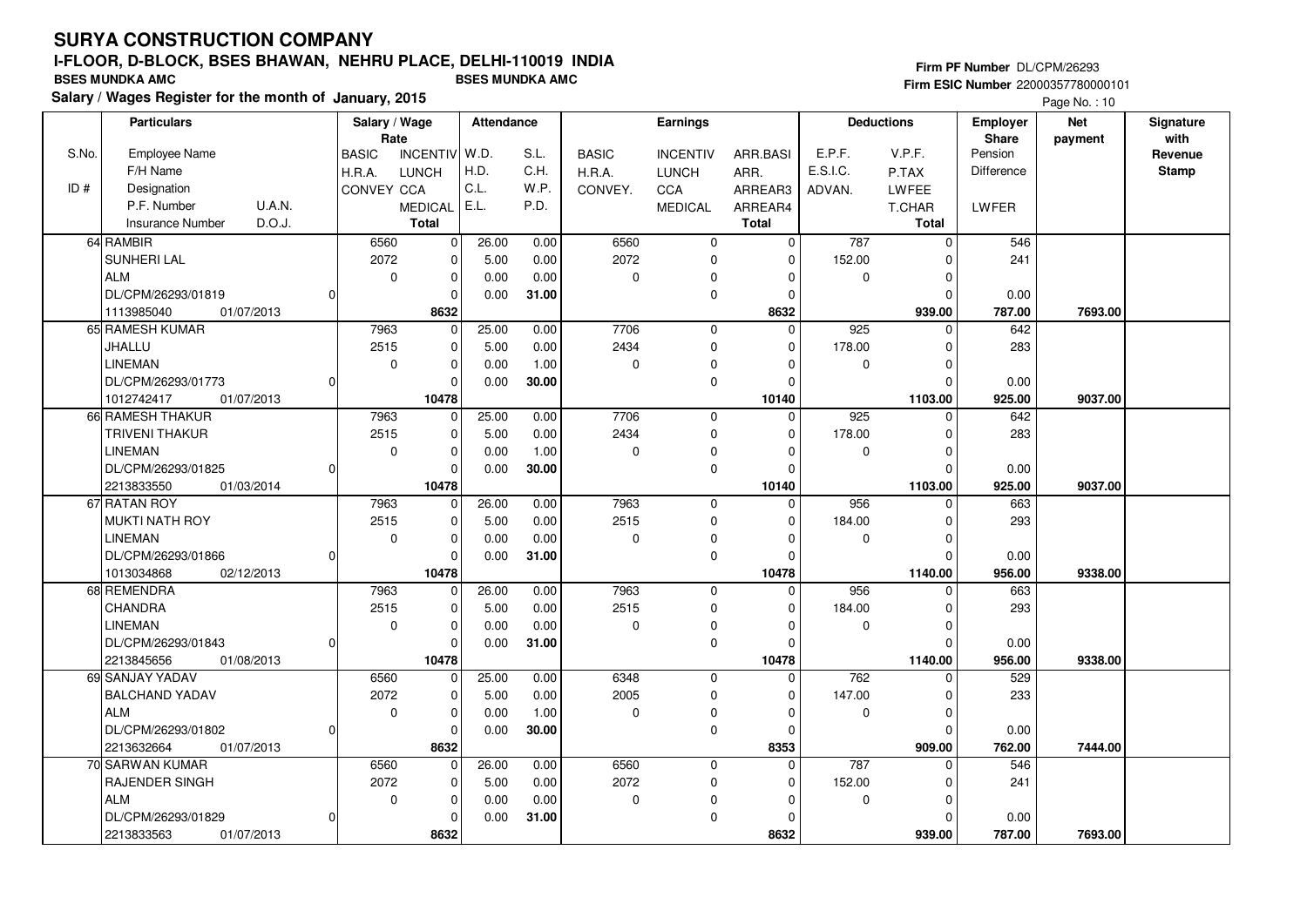**Salary / Wages Register for the month of January, 2015 BSES MUNDKA AMC BSES MUNDKA AMC**

## **Firm PF Number** DL/CPM/26293 **Firm ESIC Number** 22000357780000101

|       | <b>Particulars</b>                |              | Salary / Wage<br>Rate |                 | Attendance |       |              | Earnings        |              |             | <b>Deductions</b> | <b>Employer</b><br><b>Share</b> | <b>Net</b> | Signature<br>with |
|-------|-----------------------------------|--------------|-----------------------|-----------------|------------|-------|--------------|-----------------|--------------|-------------|-------------------|---------------------------------|------------|-------------------|
| S.No. | Employee Name                     | <b>BASIC</b> |                       | <b>INCENTIV</b> | W.D.       | S.L.  | <b>BASIC</b> | <b>INCENTIV</b> | ARR.BASI     | E.P.F.      | V.P.F.            | Pension                         | payment    | Revenue           |
|       | F/H Name                          | H.R.A.       |                       | <b>LUNCH</b>    | H.D.       | C.H.  | H.R.A.       | <b>LUNCH</b>    | ARR.         | E.S.I.C.    | P.TAX             | Difference                      |            | <b>Stamp</b>      |
| ID#   | Designation                       |              | CONVEY CCA            |                 | C.L.       | W.P.  | CONVEY.      | CCA             | ARREAR3      | ADVAN.      | LWFEE             |                                 |            |                   |
|       | <b>U.A.N.</b><br>P.F. Number      |              |                       | <b>MEDICAL</b>  | E.L.       | P.D.  |              | <b>MEDICAL</b>  | ARREAR4      |             | T.CHAR            | LWFER                           |            |                   |
|       | D.O.J.<br><b>Insurance Number</b> |              |                       | <b>Total</b>    |            |       |              |                 | <b>Total</b> |             | Total             |                                 |            |                   |
|       | 71 SATENDRA SINGH                 |              | 6560                  | $\Omega$        | 25.00      | 0.00  | 6348         | $\mathbf 0$     | 0            | 762         | $\Omega$          | 529                             |            |                   |
|       | JAI CHAND SINGH                   |              | 2072                  | $\mathbf 0$     | 5.00       | 0.00  | 2005         | 0               | 0            | 147.00      | $\Omega$          | 233                             |            |                   |
|       | ALM                               |              | $\mathbf 0$           | 0               | 0.00       | 1.00  | 0            | 0               | 0            | 0           | $\Omega$          |                                 |            |                   |
|       | DL/CPM/26293/01822                | $\Omega$     |                       | $\Omega$        | 0.00       | 30.00 |              | $\mathbf 0$     | $\Omega$     |             | n                 | 0.00                            |            |                   |
|       | 1012742427<br>01/07/2013          |              |                       | 8632            |            |       |              |                 | 8353         |             | 909.00            | 762.00                          | 7444.00    |                   |
|       | 72 SATYA NARAIN SINGH             |              | 7963                  | $\mathbf 0$     | 25.00      | 0.00  | 7706         | $\mathbf 0$     | 0            | 925         | $\Omega$          | 642                             |            |                   |
|       | <b>RAVINDER SINGH</b>             |              | 2515                  | $\mathbf 0$     | 5.00       | 0.00  | 2434         | $\mathbf 0$     | $\Omega$     | 178.00      | $\Omega$          | 283                             |            |                   |
|       | <b>LINEMAN</b>                    |              | $\mathbf 0$           | 0               | 0.00       | 1.00  | 0            | $\mathbf 0$     | $\Omega$     | 0           |                   |                                 |            |                   |
|       | DL/CPM/26293/01774                | $\Omega$     |                       | $\Omega$        | 0.00       | 30.00 |              | 0               | $\Omega$     |             | $\Omega$          | 0.00                            |            |                   |
|       | 1012742428<br>01/07/2013          |              |                       | 10478           |            |       |              |                 | 10140        |             | 1103.00           | 925.00                          | 9037.00    |                   |
|       | 73 SAURABH SINGH YADAV            |              | 6560                  | $\mathbf 0$     | 26.00      | 0.00  | 6560         | $\mathbf 0$     | $\mathbf 0$  | 787         | O                 | 546                             |            |                   |
|       | OM PRAKASH YADAV                  |              | 2072                  | 0               | 5.00       | 0.00  | 2072         | $\mathbf 0$     | 0            | 152.00      | <sup>0</sup>      | 241                             |            |                   |
|       | ALM                               |              | $\mathbf 0$           | 0               | 0.00       | 0.00  | 0            | 0               | $\Omega$     | 0           | $\Omega$          |                                 |            |                   |
|       | DL/CPM/26293/02041                | $\Omega$     |                       | 0               | 0.00       | 31.00 |              | 0               | $\Omega$     |             | C                 | 0.00                            |            |                   |
|       | 2213972594<br>01/11/2014          |              |                       | 8632            |            |       |              |                 | 8632         |             | 939.00            | 787.00                          | 7693.00    |                   |
|       | 74 SHAMBHU SINGH                  |              | 7963                  | 0               | 26.00      | 0.00  | 7963         | $\mathbf 0$     | 0            | 956         | $\Omega$          | 663                             |            |                   |
|       | LT ARJUN PRASAD SINGH             |              | 2515                  | 0               | 5.00       | 0.00  | 2515         | $\mathbf 0$     | $\Omega$     | 184.00      | n                 | 293                             |            |                   |
|       | <b>FITTER</b>                     |              | $\mathbf 0$           | $\mathbf 0$     | 0.00       | 0.00  | 0            | $\mathbf 0$     | $\Omega$     | $\mathbf 0$ | $\Omega$          |                                 |            |                   |
|       | DL/CPM/26293/01761                | 0l           |                       | $\Omega$        | 0.00       | 31.00 |              | $\mathbf 0$     | $\Omega$     |             |                   | 0.00                            |            |                   |
|       | 1010079152<br>01/07/2013          |              |                       | 10478           |            |       |              |                 | 10478        |             | 1140.00           | 956.00                          | 9338.00    |                   |
|       | 75 SHANKAR SINGH                  |              | 7963                  | $\mathbf 0$     | 26.00      | 0.00  | 7963         | $\mathbf 0$     | $\Omega$     | 956         |                   | 663                             |            |                   |
|       | KHARTAR SINGH                     |              | 2515                  | $\mathbf 0$     | 5.00       | 0.00  | 2515         | $\mathbf 0$     | $\Omega$     | 184.00      | ŋ                 | 293                             |            |                   |
|       | <b>LINEMAN</b>                    |              | $\mathbf 0$           | $\Omega$        | 0.00       | 0.00  | 0            | $\mathbf 0$     | $\Omega$     | $\Omega$    | $\Omega$          |                                 |            |                   |
|       | DL/CPM/26293/01805                | $\Omega$     |                       | 0               | 0.00       | 31.00 |              | $\mathbf 0$     | $\Omega$     |             |                   | 0.00                            |            |                   |
|       | 2213832584<br>01/07/2013          |              |                       | 10478           |            |       |              |                 | 10478        |             | 1140.00           | 956.00                          | 9338.00    |                   |
|       | 76 SHASHANK SHEKHAR               |              | 6560                  | $\mathbf{0}$    | 25.00      | 0.00  | 6348         | $\mathbf 0$     | $\Omega$     | 762         |                   | 529                             |            |                   |
|       | <b>SITA RAM MANDAL</b>            |              | 2072                  | $\mathbf 0$     | 5.00       | 0.00  | 2005         | $\mathbf 0$     | $\Omega$     | 147.00      | $\Omega$          | 233                             |            |                   |
|       | <b>ALM</b>                        |              | $\mathbf 0$           | $\mathbf 0$     | 0.00       | 1.00  | 0            | 0               | $\Omega$     | 0           | n                 |                                 |            |                   |
|       | DL/CPM/26293/01845                | 0l           |                       | $\mathbf 0$     | 0.00       | 30.00 |              | $\mathbf 0$     | 0            |             | $\Omega$          | 0.00                            |            |                   |
|       | 1012742429<br>01/08/2013          |              |                       | 8632            |            |       |              |                 | 8353         |             | 909.00            | 762.00                          | 7444.00    |                   |
|       | 77 SHIV KUMAR                     |              | 6560                  | $\mathbf 0$     | 25.00      | 0.00  | 6348         | $\mathbf 0$     | $\Omega$     | 762         | $\Omega$          | 529                             |            |                   |
|       | <b>CHALITRA LAL</b>               |              | 2072                  | $\mathbf 0$     | 5.00       | 0.00  | 2005         | $\mathbf 0$     | $\Omega$     | 147.00      | O                 | 233                             |            |                   |
|       | <b>ALM</b>                        |              | $\mathbf 0$           | 0               | 0.00       | 1.00  | 0            | 0               | $\Omega$     | 0           | n                 |                                 |            |                   |
|       | DL/CPM/26293/01775                | 0            |                       | $\mathbf 0$     | 0.00       | 30.00 |              | $\pmb{0}$       |              |             |                   | 0.00                            |            |                   |
|       | 1012742430<br>01/07/2013          |              |                       | 8632            |            |       |              |                 | 8353         |             | 909.00            | 762.00                          | 7444.00    |                   |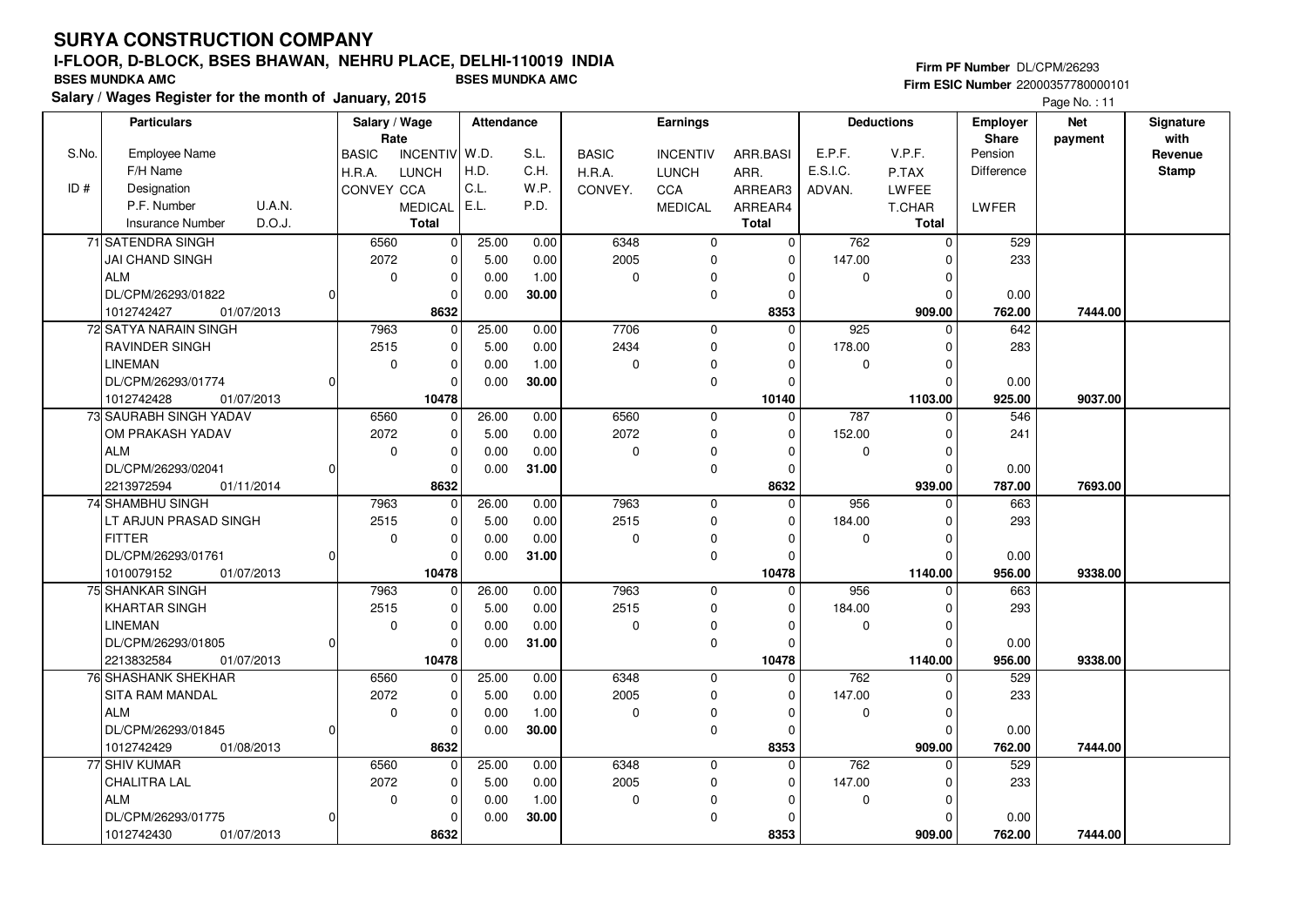## **Firm PF Number** DL/CPM/26293 **Firm ESIC Number** 22000357780000101

|       | <b>Particulars</b>                     |          | Salary / Wage        |                 | <b>Attendance</b> |       |              | Earnings        |                     |             | <b>Deductions</b>       | <b>Employer</b>   | <b>Net</b> | Signature       |
|-------|----------------------------------------|----------|----------------------|-----------------|-------------------|-------|--------------|-----------------|---------------------|-------------|-------------------------|-------------------|------------|-----------------|
| S.No. | <b>Employee Name</b>                   |          | Rate<br><b>BASIC</b> | <b>INCENTIV</b> | W.D.              | S.L.  | <b>BASIC</b> | <b>INCENTIV</b> | ARR.BASI            | E.P.F.      | V.P.F.                  | Share<br>Pension  | payment    | with<br>Revenue |
|       | F/H Name                               |          | H.R.A.               | <b>LUNCH</b>    | H.D.              | C.H.  | H.R.A.       | <b>LUNCH</b>    | ARR.                | E.S.I.C.    | P.TAX                   | <b>Difference</b> |            | <b>Stamp</b>    |
| ID#   | Designation                            |          | CONVEY CCA           |                 | C.L.              | W.P.  | CONVEY.      | CCA             | ARREAR3             |             | LWFEE                   |                   |            |                 |
|       | P.F. Number<br>U.A.N.                  |          |                      | <b>MEDICAL</b>  | E.L.              | P.D.  |              | <b>MEDICAL</b>  | ARREAR4             | ADVAN.      | T.CHAR                  | LWFER             |            |                 |
|       | D.O.J.<br><b>Insurance Number</b>      |          |                      | <b>Total</b>    |                   |       |              |                 | <b>Total</b>        |             | <b>Total</b>            |                   |            |                 |
|       | 78 SHYAM SUNDER                        |          | 7963                 |                 | 25.00             | 0.00  | 7706         | $\mathbf 0$     | $\mathbf 0$         | 925         | $\mathbf 0$             | 642               |            |                 |
|       | <b>RAM NATH SHARMA</b>                 |          | 2515                 | 0<br>0          | 5.00              | 0.00  | 2434         | $\mathbf 0$     | $\mathbf 0$         | 178.00      | $\Omega$                | 283               |            |                 |
|       | <b>LINEMAN</b>                         |          | $\mathbf 0$          | $\mathbf 0$     | 0.00              | 1.00  | 0            | $\Omega$        | 0                   | $\mathbf 0$ | $\Omega$                |                   |            |                 |
|       | DL/CPM/26293/01847                     | 0        |                      |                 |                   |       |              | $\mathbf 0$     | 0                   |             | $\Omega$                |                   |            |                 |
|       | 2213857503<br>02/09/2013               |          |                      | 0<br>10478      | 0.00              | 30.00 |              |                 | 10140               |             |                         | 0.00<br>925.00    | 9037.00    |                 |
|       | 79 SITARAM SINGH                       |          | 7963                 | $\mathbf 0$     | 25.00             | 0.00  | 7706         | $\mathbf 0$     | $\Omega$            | 925         | 1103.00<br>$\Omega$     | 642               |            |                 |
|       |                                        |          | 2515                 |                 |                   |       | 2434         |                 |                     |             | $\Omega$                | 283               |            |                 |
|       | <b>MISARI SINGH</b>                    |          |                      | 0               | 5.00              | 0.00  |              | 0<br>$\Omega$   | 0                   | 178.00      |                         |                   |            |                 |
|       | <b>LINEMAN</b>                         |          | $\mathbf 0$          | 0               | 0.00              | 1.00  | $\mathbf 0$  |                 | $\Omega$            | $\mathbf 0$ | $\Omega$                |                   |            |                 |
|       | DL/CPM/26293/01842                     | 0l       |                      | 0               | 0.00              | 30.00 |              | $\mathbf 0$     | $\Omega$            |             | $\Omega$                | 0.00              |            |                 |
|       | 2213840987<br>16/07/2013               |          |                      | 10478           |                   |       | 6560         |                 | 10140<br>$\Omega$   |             | 1103.00<br>$\Omega$     | 925.00            | 9037.00    |                 |
|       | 80 SUBHASH KUMAR                       |          | 6560                 | 0               | 26.00             | 0.00  |              | $\mathbf 0$     |                     | 787         |                         | 546               |            |                 |
|       | <b>MAHINDRA SAH</b>                    |          | 2072                 | 0               | 5.00              | 0.00  | 2072         | 0               | 0                   | 152.00      | 0                       | 241               |            |                 |
|       | <b>ALM</b>                             |          | $\mathbf 0$          | 0               | 0.00              | 0.00  | $\mathbf 0$  | 0               | $\Omega$            | 0           | $\Omega$                |                   |            |                 |
|       | DL/CPM/26293/01894                     | $\Omega$ |                      | $\mathbf{0}$    | 0.00              | 31.00 |              | $\mathbf 0$     | $\Omega$            |             | $\Omega$                | 0.00              |            |                 |
|       | 2213958700<br>01/09/2014               |          | 6560                 | 8632            | 25.00             |       | 6348         | $\mathbf 0$     | 8632<br>$\Omega$    | 762         | 939.00<br>$\Omega$      | 787.00<br>529     | 7693.00    |                 |
|       | 81 SUDHIR                              |          |                      | $\mathbf 0$     |                   | 0.00  |              |                 | $\Omega$            |             | $\Omega$                |                   |            |                 |
|       | <b>MAHESH SINGH</b>                    |          | 2072                 | $\mathbf 0$     | 5.00              | 0.00  | 2005         | $\mathbf 0$     |                     | 147.00      |                         | 233               |            |                 |
|       | <b>ALM</b>                             |          | $\mathbf 0$          | $\mathbf 0$     | 0.00              | 1.00  | 0            | 0               | $\Omega$            | 0           | $\Omega$                |                   |            |                 |
|       | DL/CPM/26293/01796                     | $\Omega$ |                      | $\Omega$        | 0.00              | 30.00 |              | $\mathbf 0$     | $\Omega$            |             | $\Omega$                | 0.00              |            |                 |
|       | 1113973792<br>01/07/2013               |          |                      | 8632            |                   |       |              |                 | 8353<br>$\mathbf 0$ |             | 909.00                  | 762.00            | 7444.00    |                 |
|       | 82 SURESH KUMAR<br><b>ROSHAN SINGH</b> |          | 8675<br>2739         | $\mathbf 0$     | 26.00             | 0.00  | 8675<br>2739 | 0<br>$\Omega$   | $\Omega$            | 1041        | $\Omega$<br>$\Omega$    | 723               |            |                 |
|       |                                        |          |                      | 0               | 5.00              | 0.00  |              |                 | $\Omega$            | 200.00      |                         | 318               |            |                 |
|       | <b>SUPERVISOR</b>                      |          | $\mathbf 0$          | 0               | 0.00              | 0.00  | $\Omega$     | 0               |                     | $\mathbf 0$ | $\mathbf 0$<br>$\Omega$ |                   |            |                 |
|       | DL/CPM/26293/01776                     | 0        |                      | 0               | 0.00              | 31.00 |              | 0               | $\Omega$            |             |                         | 0.00              |            |                 |
|       | 1012742436<br>01/07/2013               |          |                      | 11414           |                   |       |              |                 | 11414               |             | 1241.00                 | 1041.00           | 10173.00   |                 |
|       | 83 SURESH KUMAR                        |          | 6560                 | 0               | 25.00             | 0.00  | 6348         | $\mathbf 0$     | $\mathbf 0$         | 762         | $\Omega$                | 529               |            |                 |
|       | <b>MUNNE SINGH</b>                     |          | 2072                 | 0               | 5.00              | 0.00  | 2005         | $\mathbf 0$     | $\Omega$            | 147.00      | 0                       | 233               |            |                 |
|       | <b>ALM</b>                             |          | $\mathbf 0$          | $\mathbf 0$     | 0.00              | 1.00  | $\Omega$     | $\mathbf 0$     | $\Omega$            | $\mathbf 0$ | $\Omega$                |                   |            |                 |
|       | DL/CPM/26293/01777                     | 0l       |                      | 0               | 0.00              | 30.00 |              | $\mathbf 0$     | 0                   |             | $\Omega$                | 0.00              |            |                 |
|       | 1012742437<br>01/07/2013               |          |                      | 8632            |                   |       |              |                 | 8353                |             | 909.00                  | 762.00            | 7444.00    |                 |
|       | 84 SUSHIL KANT JHA                     |          | 6560                 | $\mathbf 0$     | 26.00             | 0.00  | 6560         | $\mathbf 0$     | $\Omega$            | 787         | $\Omega$                | 546               |            |                 |
|       | <b>TIIKESHWAR</b>                      |          | 2072                 | 0               | 5.00              | 0.00  | 2072         | $\mathbf 0$     | $\Omega$            | 152.00      | $\Omega$                | 241               |            |                 |
|       | <b>ALM</b>                             |          | $\mathbf 0$          | 0               | 0.00              | 0.00  | $\mathbf 0$  | $\Omega$        | $\Omega$            | 0           | $\Omega$                |                   |            |                 |
|       | DL/CPM/26293/01823                     | 0        |                      | $\Omega$        | 0.00              | 31.00 |              | $\mathbf 0$     | $\Omega$            |             | $\Omega$                | 0.00              |            |                 |
|       | 2212742439<br>01/09/2014               |          |                      | 8632            |                   |       |              |                 | 8632                |             | 939.00                  | 787.00            | 7693.00    |                 |